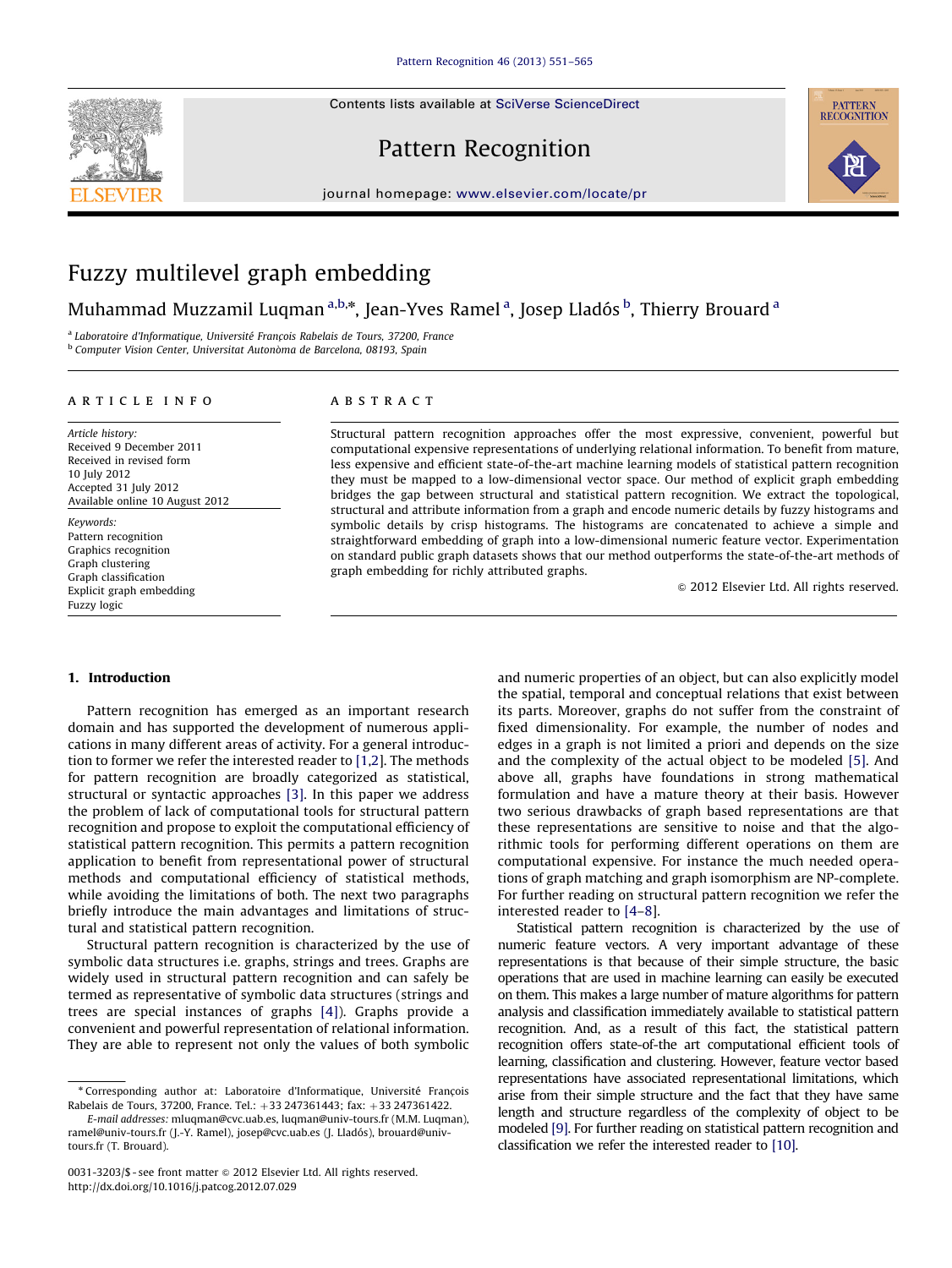#### 1.1. Graph embedding

Graph embedding is a natural outcome of parallel advancements in structural and statistical pattern recognition. Over decades, the pattern recognition research community has developed a range of expressive and powerful approaches for diverse problem domains. Graph based structural representations are usually employed for extracting the structure, topology and geometry in addition to the statistical details of underlying data. These representations could not be exploited to their full strength during the next step in processing chain, because of limited availability of computational tools. On the other hand,the efficient and mature computational models offered by statistical approaches work only on vector data and cannot be directly applied to high-dimensional structural representations. Graph embedding acts as a bridge between structural and statistical approaches [\[3,6,11\]](#page-13-0), and allows a pattern recognition method to benefit from computational efficiency of state-of-the-art statistical models and tools [\[12\]](#page-13-0) along-with the convenience and representational power of classical symbolic representations [\[7\]](#page-13-0). This makes it possible to address the problems of learning, classification and clustering for graphs, which are among the most basic tasks in pattern recognition [\[13\].](#page-13-0) Graph embedding has its application to the whole variety of domains which are entertained by pattern recognition and where the use of a relational data structure is mandatory for performing high level tasks. Graph embedding methods are also employed to solve the computationally hard problems geometrically [\[14\].](#page-13-0) For further reading on graph embedding we refer the interested reader to [\[15,16\]](#page-13-0).

The graph embedding methods are formally categorized as implicit graph embedding or explicit graph embedding. The implicit graph embedding methods are based on graph kernels. A graph kernel is a function that can be thought of as a dot product in some implicitly existing vector space. Instead of mapping graphs from graph space to vector space and then computing their dot product, the value of the kernel function is evaluated in graph space. Since it does not explicitly map a graph to a point in vector space, a strict limitation of implicit graph embedding is that it does not permit all the operations that could be defined on vector spaces. For further reading on graph kernels and implicit graph embedding we refer the interested reader to [\[16,17\]](#page-13-0). The more useful, explicit graph embedding methods explicitly embed an input graph into a feature vector and enable the use of all the methodologies and techniques devised for vector spaces. The vectors obtained by an explicit graph embedding method can also be employed in a standard dot product for defining an implicit graph embedding function between two graphs [\[4\].](#page-13-0) An interesting property of explicit graph embedding is that it embeds graphs in pattern spaces in a manner that similar structures come close to each other and different structures go far away i.e. an implicit clustering is achieved [\[18\]](#page-13-0). Another important property of explicit graph embedding is that the graphs of different size and order are embedded into a fixed size feature vector. This means that for constructing the feature vector, an important step is to mark the important details that are available in all the graphs and are applicable to a broad range of graph types. For further reading on explicit graph embedding we refer the interested reader to [\[16\].](#page-13-0)

Graph embedding is an interesting approximate solution for addressing the problem of in-exact graph matching, which belongs to the class of NP-complete problems. By mapping a high dimensional graph into a point in suitable vector space, graph embedding permits to perform the basic mathematical computations which are required by various statistical pattern recognition techniques, and offers interesting solutions to the problems of graph clustering and classification. However, in our opinion because of the strict limitation of the resulting feature vector of not being capable of preserving the matching between nodes of graphs, graph embedding always lacks the capabilities to address the problem of graph isomorphism (i.e. exact graph matching).

### 1.2. Proposed method

In this paper we present an unsupervised method for explicit embedding of directed and undirected attributed graphs with many numeric as well as symbolic attributes on both nodes and edges (which represent a very general super class of graphs), into feature vectors. The method is equally applicable to strings and trees as well. We employ fuzzy logic for addressing the noise sensitivity of graph based representations whilst achieving a simple and straightforward embedding of topological, structural and attribute information of a graph into a low-dimensional numeric feature vector. The method has been named as Fuzzy Multilevel Graph Embedding and abbreviated as FMGE. It embeds an attributed graph into a feature vector by extracting graph level details, subgraph homogeneity details and elementary level details. The feature vector is constructed by employing a direct encoding of graph level details followed by encoding of the distribution of subgraph homogeneity and elementary level details of the graph. The latter is achieved by constructing fuzzy histograms for numeric information and crisp histograms for symbolic information. The parameters for these histograms are learned during a prior unsupervised learning phase which does not necessarily require any labeled learning set. The work presented in this paper is an evolved version of our previous work [\[19\]](#page-14-0). Apart from formalizing our previously proposed graph embedding method to be generally applicable to a wide range of graph representations and the theoretical contributions of our work highlighted in next section, the experimentation has been enlarged by testing on more graph databases and the method is applied to the real problem of graph retrieval and subgraph spotting.

In Section 2 we outline related works on graph embedding. [Section 3](#page-2-0) presents definitions and formalizes the notation used in this paper. [Section 4](#page-3-0) introduces an overall global description of FMGE. In [Section 5](#page-6-0) we present details on the unsupervised learning phase and graph embedding phase of FMGE. Experimental results are presented in [Section 6](#page-8-0) and are followed by a discussion on the parameters of FMGE in [Section 7](#page-12-0). The paper concludes by presenting future directions of work in [Section 8.](#page-13-0)

#### 2. Related works

In the literature the problem of graph embedding has been approached by three important families of algorithms. Recent surveys on graph embedding are presented in [\[4](#page-13-0),[15,16](#page-13-0)]. Among these, a first family of graph embedding methods is based on the frequencies of appearance of specific knowledge-dependent substructures in graph. These works are mostly proposed for chemical compounds and molecular structures. Graph representation of molecules are assigned feature vectors whose components are the frequencies of appearance of specific knowledge-dependent substructures in graphs. Interesting works in this family of methods include [\[20–22\]](#page-14-0). The methods in this family of graph embedding algorithms are based on finding subgraphs in graph and are capable of exploiting domain knowledge for graph embedding. However, they have the drawback that finding substructures in graphs is computationally challenging.

A second family of graph embedding algorithms is spectral based embedding. Spectral based embedding is a very prominent class of graph embedding methods and is proposed by lots of works in literature. In order to embed graphs into feature vectors, this family of methods extract features from graphs by eigendecomposition of adjacency and Laplacian matrices and then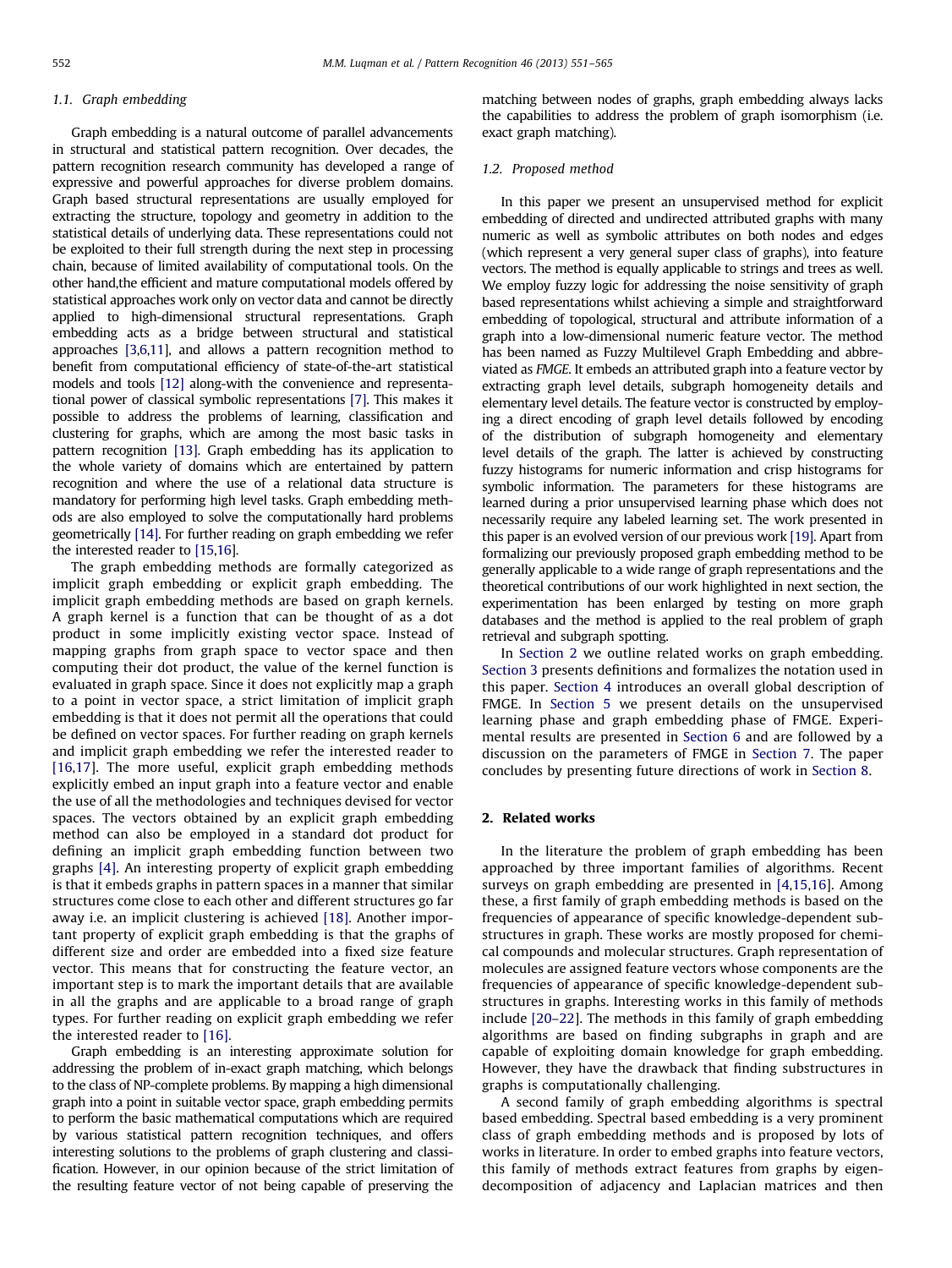<span id="page-2-0"></span>apply a dimensionality reduction technique on the eigen-features. Luo et al. in [\[23\]](#page-14-0) have proposed very interesting work for graph embedding based on eigen-decomposition of adjacency matrix. Another interesting work in this family of algorithms is by Wilson et al. [\[18\].](#page-13-0) They employ the spectral matrix of Laplacian of a graph to construct symmetric polynomials whose coefficients are used as graph features. Bai et al. in [\[24\]](#page-14-0) have used multidimensional scaling characterized by the matrix of the geodesic distances between nodes into a manifold, Torsello et al. in [\[25\]](#page-14-0) have used the computation of minimum common super-tree and Emms et al. in [\[26\]](#page-14-0) have employed the encoding of commute time for random walks for graph embedding. The work of Chen et al. [\[27\]](#page-14-0) on local discriminant embedding and Shaw et al. [\[14\]](#page-13-0) on structure preserving embedding also propose interesting spectral based embedding methods. Malik et al. in [\[28\]](#page-14-0) have employed the spectral graph theory for proposing graph embedding methods based on graph cuts. Recently Ren et al. in [\[29\]](#page-14-0) have proposed an interesting method of spectral based embedding, where they have used the polynomial coefficients of Ihara Zeta function for describing structure and topology of a graph. The spectral family of graph embedding methods is very interesting and provide solid theoretical insight into the meaning and significance of extracted features but a very serious drawback of these methods is that they remain restricted to unattributed graphs. They are also very sensitive to structural errors in graphs i.e. missing nodes and edges.

Finally a third family of graph embedding algorithms is based on dissimilarity of a graph from a set of prototypes. The dissimilarity based graph embedding can handle arbitrary graphs. The dissimilarity based graph embedding methods usually use graph edit distance and exploits domain knowledge. But since graph edit distance is computationally expensive, the dissimilarity based graph embedding methods may become computationally challenging. The work of Riesen and Bunke [\[4,5\]](#page-13-0) is a very interesting contribution to the existing literature on graph embedding. Their method is applicable to both directed and undirected graphs. It is based on prototype selection for mapping graphs to dissimilarity spaces. The key idea of their approach is to use the distances of an input graph AG to a number of training graphs, termed prototype graphs, as a vectorial description of AG. This method assumes that a dissimilarity function between two graphs has been defined and proposes to use an approximation of graph edit distance, although the method can work with other dissimilarity measures. Given a set of graphs, the method starts by choosing n prototypes that will be used as references for constructing the vectors. The choice of prototype graphs and also their number  $n$ , is a critical issue. The method attempts to select the prototypes that best possibly reflect the distribution of the set of graphs. The method showed improvement over traditional graph edit distance based nearest neighbor classifier approach and also allowed the use of sophisticated classifiers which is not possible in original graph space, but we argue that graph edit distance is computationally expensive. As this method has been proposed for pattern recognition, instead of employing graph edit distance as a dissimilarity measure for constructing vectors and then employing a classifier, graph edit distance could have directly been computed between a graph AG and each of the prototype graphs for arriving at a decision.

# 2.1. Our contribution

Most of the existing works on graph embedding deal only the graphs which are comprised of edges with a single attribute and vertices with either no or only symbolic attributes. These methods are only useful for specific application domains for which they are designed. FMGE does not require any dissimilarity measure between graphs and to the best of our knowledge, FMGE extends the methods in literature by offering the embedding of attributed graphs with many numeric as well as symbolic attributes on both nodes and edges. It is applicable to directed as well as undirected attributed graphs. Many existing solutions for graph embedding offer to utilize the statistical significant details in graphs for embedding them into feature vectors. FMGE exploits the topological, structural and attribute information of the graphs along-with the statistical significant information, for constructing feature vectors of adapted and optimal size. It employs fuzzy overlapping trapezoidal intervals for minimizing the information loss while mapping from continuous graph space to discrete feature vector space. The proposed feature vector is very significant for application domains where the use of graphs is mandatory for representing rich structural and topological information, and an approximate but computational efficient solution is needed. The unsupervised learning abilities of FMGE and the fact that it does not require a labeled graph dataset for learning allows its inexpensive deployment to various application domains.

The extraction of subgraph homogeneity for embedding topological and structural level details and multilevel distribution analysis of graph are the novelty of our work. First of the two important theoretical contributions of this work (w.r.t. our previous work [\[19\]\)](#page-14-0) is unsupervised learning algorithm for constructing fuzzy histograms. This is inspired from a work on deriving fuzzy intervals from crisp intervals [\[30\]](#page-14-0) and this addresses the problem of noise sensitivity of graphs. The second important contribution which is a novelty to graph embedding methods, is the embedding of information about homogeneity of subgraphs in a graph.

#### 3. Definitions and notations

**Definition 1** (Attributed graph (AG)). Let  $A_V$  and  $A_E$  denote the domains of possible values for attributed vertices and edges respectively. These domains are assumed to include a special value that represents a null value of a vertex or an edge. In this paper the term attributed graph is used to refer to an undirected attributed graph, unless explicitly specified. An attributed graph AG over  $(A_V, A_E)$  is defined to be a four-tuple:

$$
AG = (V, E, \mu^V, \mu^E)
$$

where

V is a set of vertices,  $E \subseteq V \times V$  is a set of edges,  $\mu^V: V {\longrightarrow} A_V^k$  is function assigning  $k$  attributes to vertices and  $\mu^E:E{\longrightarrow} A_E^l$  is a function assigning l attributes to edges.

**Definition 2** (Graph order). The order of a graph  $AG = (V, E, \mu^V, \mu^E)$ is given by  $|V|$  i.e. the number of vertices in AG.

Let  $AG_1$  and  $AG_2$  be two attributed graphs, then: AG<sub>1</sub> is smaller than AG<sub>2</sub> iff  $|V_1|$  <  $|V_2|$ AG<sub>1</sub> and AG<sub>2</sub> are equal ordered iff  $|V_1|=|V_2|$ AG<sub>1</sub> is bigger than AG<sub>2</sub> iff  $|V_1| > |V_2|$ 

**Definition 3** (Graph size). The size of a graph  $AG = (V,E,\mu^V,\mu^E)$ is given by  $|E|$  i.e. the number of edges in AG.

Let  $AG_1$  and  $AG_2$  be two attributed graphs, then:  $AG_1$  is thinner than  $AG_2$  iff  $|E_1| < |E_2|$  $AG_1$  and  $AG_2$  are equal sized iff  $|E_1| = |E_2|$ AG<sub>1</sub> is thicker than AG<sub>2</sub> iff  $|E_1|>|E_2|$ 

**Definition 4** (*Node degree*). The degree of a vertex (or node)  $V_i$  in graph  $AG = (V, E, \mu^V, \mu^E)$  refers to the number of edges connected to  $V_i$ . If AG is a directed graph then each of its nodes has an in-degree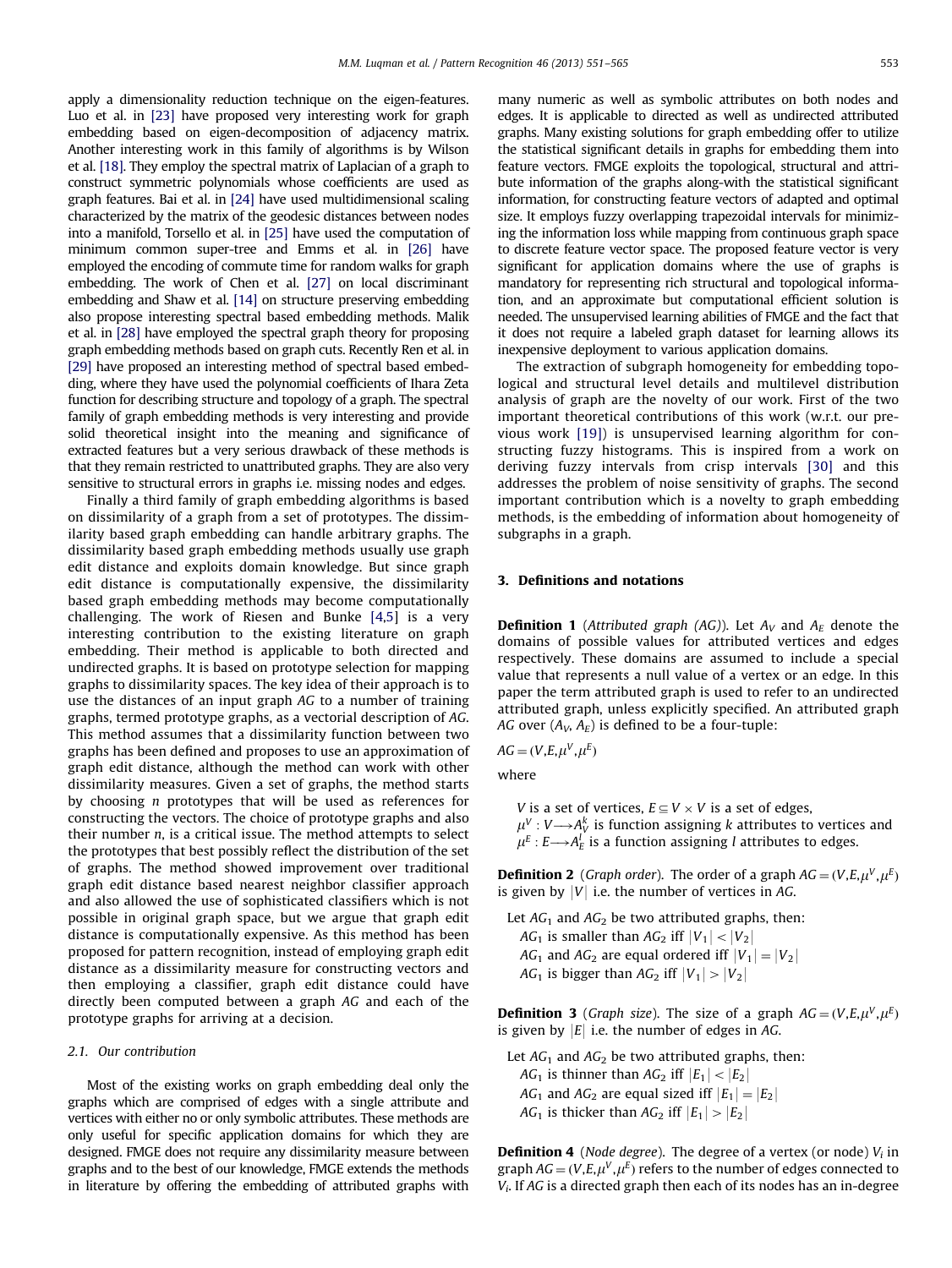<span id="page-3-0"></span>and an out-degree associated to it. The in-degree refers to the number of incoming edges and out-degree refers to the number of outgoing edges for a node. Generally, the terms densely connected graph and sparsely connected graph are used for abstractly categorizing a graph on the basis of its node degrees.

Definition 5 (Graph embedding). Graph embedding is a methodology aimed at representing a whole graph, along with the attributes attached to its nodes and edges, as a point in a suitable vector space.

Definition 6 (Explicit graph embedding). Explicit graph embedding maps a graph to a point in suitable vector space. It encodes the graphs by equal size vectors and produces one vector per graph. Mathematically, for a given graph  $AG = (V, E, \mu^V, \mu^E)$ , explicit graph embedding is a function  $\phi$ , which maps graph AG from graph space G to a point  $(f_1, f_2, \ldots, f_n)$  in *n* dimensional vector space  $\mathbb{R}^n$ . It is given as

 $\phi: G \to \mathbb{R}^n$ 

 $AG \mapsto \phi(AG) = (f_1, f_2, \ldots, f_n)$ 

# 4. Overview of fuzzy multilevel graph embedding (FMGE)

A block diagram of FMGE is presented in Fig. 1. It accepts a collection of  $m$  attributed graphs as input and encodes their topological, structural and attribute details into  $m$  equal size feature vectors. The feature vector of FMGE is named as Fuzzy Structural Multilevel Feature Vector and abbreviated as FSMFV.

#### 4.1. Input of FMGE

As input FMGE accepts a collection of m attributed graphs  ${AG_1, AG_2, \ldots, AG_e, \ldots, AG_m}$ , where the eth graph is denoted by  $AG_e = (V_e, E_e, \mu^{V_e}, \mu^{E_e}).$ 

### 4.2. Output of FMGE

As output FMGE produces a collection of m same size feature vectors, given by  ${FSMFV_1,FSMFV_2, \ldots,FSMFV_e, \ldots,FSMFV_m}$ . The eth input graph  $AG_e$  is embedded into feature vector  $FSMFV_e$ :  $AG_e \mapsto \phi(AG_e) = FSMFV_e$ . Where  $FSMFV_e$  is a point in *n* dimensional vector space  $\mathbb{R}^n$  :  $FSMFV_e = (f_{e_1}, f_{e_2}, \ldots, f_{e_n}).$ 

#### 4.3. Description of feature vector of FMGE

Fuzzy Structural Multilevel Feature Vector (FSMFV) contains features extracted from three levels of information in graph: (i) graph level information i.e. graph order and graph size, (ii) the structural level information extracted from node degrees and subgraph homogeneity and (iii) the elementary level information extracted from node and edge attributes. FSMFV is a vector in *n* dimensional vector space  $\mathbb{R}^n$ , given as  $FS$ MFV  $=(f_1,f_2,\ldots,f_n)$ . The overall structure of FSMFV is presented in Fig. 2.

#### 4.3.1. Embedding of graph level information

The graph level information in FSMFV is embedded by two numeric features, encoding the order and the size of graph.

Graph order: A graph vertex is an abstract representation of the primitive components of underlying content. The order of a graph provides very important discriminatory topological information on the graph. Graph order  $(|V|)$  allows to discriminate between a small graph in [Fig. 4\(](#page-4-0)a) and bigger graphs in [Fig. 4\(](#page-4-0)b) and (c)  $(|V|=3$  vs  $|V|=4$ ). At the same time it permits to define a similarity between two equal ordered graphs in [Fig. 4\(](#page-4-0)b) and (c)  $(|V|=4)$ .

Graph size: An edge is an abstract representation of the relationship between the primitive components of underlying content. Graph size also provides important discriminatory information on the topological details of graph. Two equal ordered graphs in [Fig. 4\(](#page-4-0)b) and (c) are differentiated by graph size ( $|E|$ ) i.e. a thin graph in [Fig. 4\(](#page-4-0)b) is differentiated from a thicker graph in Fig.  $4(c)$  ( $|E|=3$  vs  $|E|=4$ ). At the same time it permits to define a similarity between two equal sized graphs in [Fig. 4](#page-4-0)(a) and (b)  $(|E|=3)$ .

#### 4.3.2. Embedding of structural level information

The embedding of structural level information is a novelty and the most critical part of FMGE. No existing work on graph embedding clearly uses this information. We use node degrees information and subgraph homogeneity measure embedded by histograms of node attributes resemblance and edge attributes resemblance, for embedding structural level information. [Fig. 3](#page-4-0) outlines this part of FSMFV.

Node degrees: The degrees of nodes represent the distribution of edges in graph and provide complementary discriminatory information on the structure and topology of graph. It permits to discriminate between densely connected graphs and sparsely connected graphs. Node degrees information is encoded by a histogram of  $s_i$  fuzzy intervals. The fuzzy intervals are learned during a prior learning phase, which employs degrees of all the nodes of all graphs in dataset. Node degrees features ( $h^d$  in [Fig. 3\)](#page-4-0), for an attributed graph, embeds the histogram of its nodes for the  $s_i$  fuzzy intervals. In [Fig. 3](#page-4-0), the histogram  $h^d$  is a fuzzy histogram as node degrees is a numeric information. For directed graphs this feature is represented by two sub-features of in-degree and outdegree i.e. a fuzzy histogram for encoding the distribution of indegrees and an other fuzzy histogram for encoding the distribution of out-degrees of nodes. The node degree information for the graphs in [Fig. 4\(](#page-4-0)a)–(c) permits to increase the precision of the



Fig. 1. Overview of Fuzzy Multilevel Graph Embedding (FMGE).

| Graph Level Information | Structural Level Information | Elementary Level Information |
|-------------------------|------------------------------|------------------------------|
| macro details           | lintermediate details        | micro details                |
|                         |                              |                              |

Fig. 2. The Fuzzy Structural Multilevel Feature Vector (FSMFV).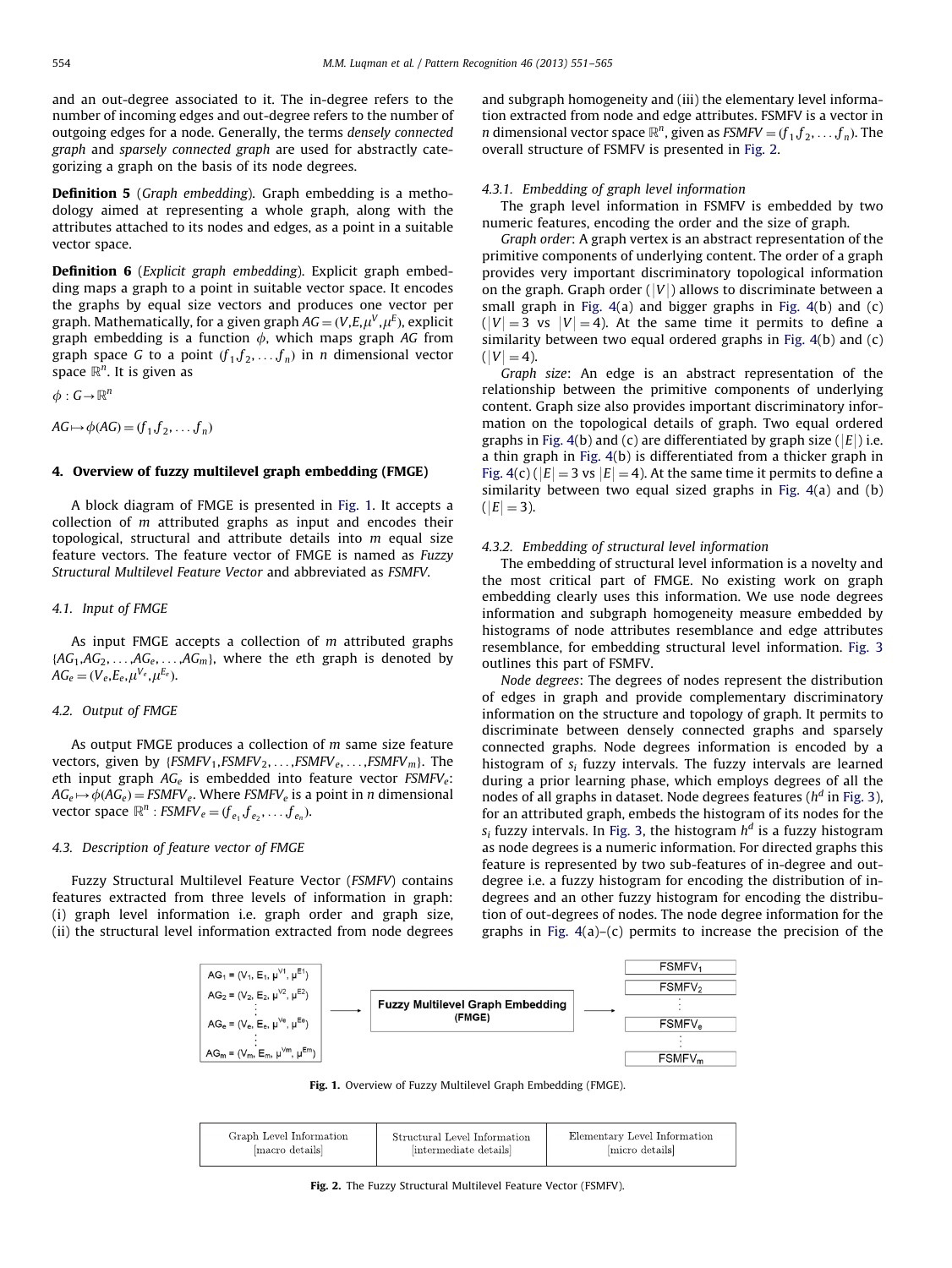<span id="page-4-0"></span>

Fig. 4. An example for illustration of the extraction of discriminatory information, for basic geometric shapes of unit length, by FSMFV. A vertex in graph is an abstract representation of a primitive line in underlying content, with an attribute of length L. An edge in graph represents the connectivity relationship between two primitive lines in underlying content, with their relative length RL and angle Angle between them as the edge attributes. The respective resemblance attributes are shown on the nodes and edges. The histograms in first row for each graph present the histograms for graph order and graph size (left to right). The center row presents histograms for node degree, node attributes L, resemblanceRL and resemblanceAngle respectively from left to right. The last row presents the histograms for edge attributes RL, Angle, resemblanceL and  $r$ esemblanceNodeDegree respectively from left to right. (a)  $|V| = 3$ ,  $|E| = 3$ , edgeAtt = {{1,1,1},{A,A,A],{1,1,1},{1,1,1},  $(1,1,1]$ },  $nodeDegree = {2,2,2}$ ,  $nodeAfter = {{1,1,1}}, {1,1,1}$ , {1,1,1}, {0,0,0}} and FSMFV = 3,3,0,3,0,3,0,0,0,3,0,3,0,0,0,3,0,0,0,3,0,0,0,3. (b)  $|V| = 4$ ,  $|E| = 3$ , edgeAtt = {{1,1,0.5},{B,B,B},{1,0.5,0.5}},(0.5,1,0.5}}, nodeDegree={1,2,2,1}, nodeAtt={{1,1,1,0.5},  ${*1,0.5,*}$ ,  ${*1,1,*}$  and  $FSMFV = 4,3,2,2,1,3,0,0,1,1,0,2,1,2,0,0,3,0,2,0,0,2,1.$  (c)  $|V| = 4$ ,  $|E| = 4$ , edgeAtt = {{.5,.5,.5,.5},{B,B,B}},{.5,.5,.5},{1,1,1,1}}, nodeDegree = f2,2,2,2g, nodeAtt ¼ ff2,1,2,1g,f1,1,1,1g,f1,1,1,1gg and FSMFV ¼ 4,4,0,4,0,2,2,0,0,4,0,4,4,0,0,0,4,0,4,0,0,0,4.

similarity between graphs. For example, the graphs in Fig. 4(a) and (b) represent two different topologies ( $|V|=3$  and  $|V|=4$ ) and a relatively similar geometry ( $|E|=3$ ). On the other hand, the graphs in Fig. 4(b) and (c) represent two different geometries ( $|E|=3$  and  $|E|=4$ ) and a quite similar topology  $(|V|=4)$ . Furthermore, the graphs in Fig. 4(a) and (c) represent two different topologies ( $|V|=3$  and  $|V|=4$ ) and geometries  $(|E|=3$  and  $|E|=4$ ). By incorporating the node degree information, it is very straightforward to conclude that graphs in Fig. 4(a) and (c) are more similar to each other than the graph in Fig. 4(a).

Node attributes resemblance for edges: The resemblance between two primitive components that have a relationship between them is a supplementary information available in the graph. The node attributes resemblance for an edge encodes structural information for the respective node-couple. To compute resemblance information for an edge, the node degrees of its two nodes and the list of node attributes as given by  $\mu^V$  are employed for extracting additional information. This additional information is represented as new edge attributes and is processed like other edge attributes. Given an edge between two nodes, say node<sub>1</sub> and node<sub>2</sub> in a graph, the resemblance between a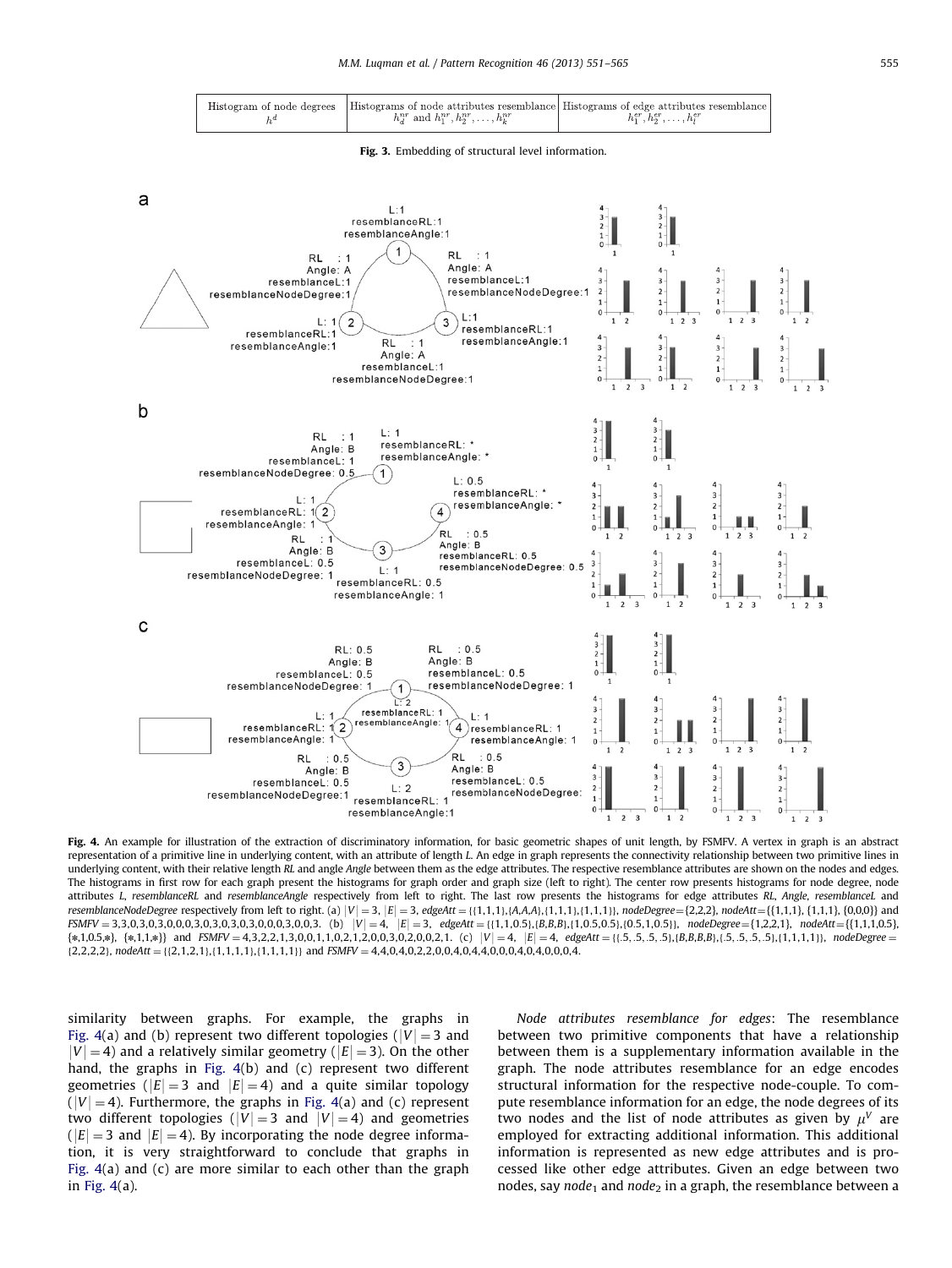<span id="page-5-0"></span>numeric node attribute  $a$  is computed by the following first equation and the resemblance between a symbolic node attribute b is computed by the following second equation:

\n
$$
\text{resembleance}(a_1, a_2) = \min(|a_1|, |a_2|) / \max(|a_1|, |a_2|)
$$
\n

\n\n (1)\n

where

 $a \in \{$ node degree,  $\mu^V$ },  $a_1$  is the value of the attribute a for node<sub>1</sub> and

 $a_2$  is the value of the same attribute a for node<sub>2</sub>.

resemblance

\n
$$
(b_1, b_2) = \begin{vmatrix} 1 & b_1 = b_2 \\ 0 & \text{otherwise} \end{vmatrix} \tag{2}
$$

where

 $b \in \mu^V$ ,  $b_1$  is the value of the attribute b for node<sub>1</sub> and

 $b_2$  is the value of the same attribute *b* for node<sub>2</sub>.

For each symbolic node attribute we represent the resemblance attribute nr by exactly two numeric features. The resemblance for symbolic attributes can either be 0 or 1 (Eq. (2)). The cardinalities of the two resemblance values in input graph, are encoded by a crisp histogram which is used as features in FSMFV. For each numeric node attribute, the resemblance attribute nr is represented by  $s_{nr}$  features in FSMFV. This resemblance information is encoded by a fuzzy histogram of  $s_{nr}$  fuzzy intervals. The fuzzy intervals are learned during a prior learning phase, which employs resemblance attribute nr of all the edges of all graphs in dataset. In [Fig. 3](#page-4-0) the histogram  $h_d^{nr}$  represents the features for encoding resemblance attribute for node degrees. Whereas, the histograms  $h_1^{nr}, h_2^{nr}, \ldots, h_k^{nr}$  represent the features for encoding resemblance attributes for k node attributes  $\mu^V$ . The histogram  $h_d^{nr}$  is a fuzzy histogram since node degree is a numeric information. Each of the histograms  $h_1^{nr}, h_2^{nr}, \ldots, h_k^{nr}$ , is a crisp histogram if its corresponding attribute is symbolic and is a fuzzy histogram if the attribute that it is encoding is a numeric attribute. Node attributes resemblance for edges of example graphs in [Fig. 4](#page-4-0) provides more precision for discriminating between the graphs.

Edge attributes resemblance for nodes: The resemblance among the relationships associated to a primitive component is a supplementary information available in the graph. The edge attributes resemblance for a node encodes the structural information for the respective edges of node and brings more topological information to FSMFV. To compute resemblance information for a node, each attribute of its edges (as given by  $\mu^E$ ) is employed for extracting additional information. This additional information is represented as new node attributes and is processed like other node attributes. Given a node, say node in a graph, the resemblance for the edges connected to node is computed as the mean of the resemblances between all the pair of edges connected to node. For a pair of edges, say edge<sub>1</sub> and edge<sub>2</sub> connected to node, the resemblance for a numeric attribute  $c$  is computed by the following first equation and the resemblance between a symbolic edge attribute d is computed by the following second equation:

\n
$$
\text{resembleance}(c_1, c_2) = \min(|c_1|, |c_2|) / \max(|c_1|, |c_2|)
$$
\n

\n\n (3)\n

where

$$
c \in \mu^E
$$
,  
 $c_1$  is the value of the attribute *c* for *edge*<sub>1</sub> and

 $c_2$  is the value of the same attribute c for edge<sub>2</sub>.

$$
resemblance(d_1, d_2) = \begin{vmatrix} 1 & d_1 = d_2 \\ 0 & \text{otherwise} \end{vmatrix}
$$
 (4)

where

$$
d \in \mu^E
$$
,  
\n $d_1$  is the value of the attribute *d* for *edge*<sub>1</sub> and  
\n $d_2$  is the value of the same attribute *d* for *edge*<sub>2</sub>.

For each symbolic edge attribute, the resulting resemblance attribute er is treated as a numeric attribute and is embedded by a fuzzy histogram. The resemblance for symbolic edge attributes is computed as mean of the resemblances between all the pair of edges connected to a node. Although the resemblance for a pair of edges is always either 0 or 1 but mean resemblance for all the pair of edges of a node can be any numeric value (this is different from the symbolic node attributes resemblance which is always either 0 or 1). Therefore, for each symbolic and numeric edge attribute, the resemblance attribute  $er$  is represented by  $s_{er}$  features in FSMFV. This resemblance information is encoded by a fuzzy histogram of  $s_{er}$  fuzzy intervals. The fuzzy intervals are learned during a prior learning phase, which employs resemblance attribute er of all the nodes of all graphs in dataset. In [Fig. 3](#page-4-0) the histograms  $h_1^{er}, h_2^{er}, \ldots, h_l^{er}$  represent the features for encoding resemblance attributes for *l* edge attributes  $\mu^E$ . Each of the histograms  $h_1^{er}, h_2^{er}, \ldots, h_l^{er}$ , is a fuzzy histogram. The edge attributes resemblance for nodes of example graphs in [Fig. 4](#page-4-0) compliments the node resemblance attributes for differentiating the graphs.

#### 4.3.3. Embedding of elementary level information

Embedding of elementary level information allows FMGE to extract discriminatory information from individual nodes and edges of the graph. The symbolic attributes are encoded by crisp histograms and the numeric attributes by fuzzy histograms. FMGE can embed attributed graphs with many symbolic and numeric attributes on both nodes and edges. For every symbolic node attribute, each modality that can be taken by this attribute is represented by exactly one numeric feature in FSMFV. This feature encodes the cardinality of this modality in an input graph. Each numeric node attribute is encoded by a fuzzy histogram of its  $s_i$  fuzzy intervals. The fuzzy intervals are learned for each of the numeric node attributes in the input graph dataset during a prior learning phase. The features for a numeric attribute of an input graph, embeds the histogram for these  $s_i$  fuzzy intervals. Fig. 5 outlines this part of FSMFV.

Node attributes: The node attributes provide additional details on primitive components of underlying content and aid FSMFV to discriminate between two similar structured graphs. In Fig. 5 the histograms  $h_1^n, h_2^n, \ldots, h_k^n$  represent the features for encoding k node attributes  $\mu^V$ . Each of the histograms  $h_1^n, h_2^n, \ldots, h_k^n$ , is a crisp histogram if its corresponding attribute is symbolic and is a fuzzy histogram if the attribute that it is encoding is a numeric attribute. The node attributes are very important information for discriminating between two equal ordered and equal sized graphs, which are representing quite similar structure as well (e.g. the graph of a small square can be differentiated from that of a big square by using a length attribute on the nodes). The length attribute L of the graph nodes in Fig.  $4(c)$  provides additional details on the graph and clearly discriminates it from the graph in [Fig. 4\(](#page-4-0)b).

| Histograms of node attributes | Histograms of edge attributes |
|-------------------------------|-------------------------------|
| $h_1^n, h_2^n, \ldots, h_k^n$ | $h_1^e, h_2^e, \ldots, h_l^e$ |

Fig. 5. Embedding of elementary level information.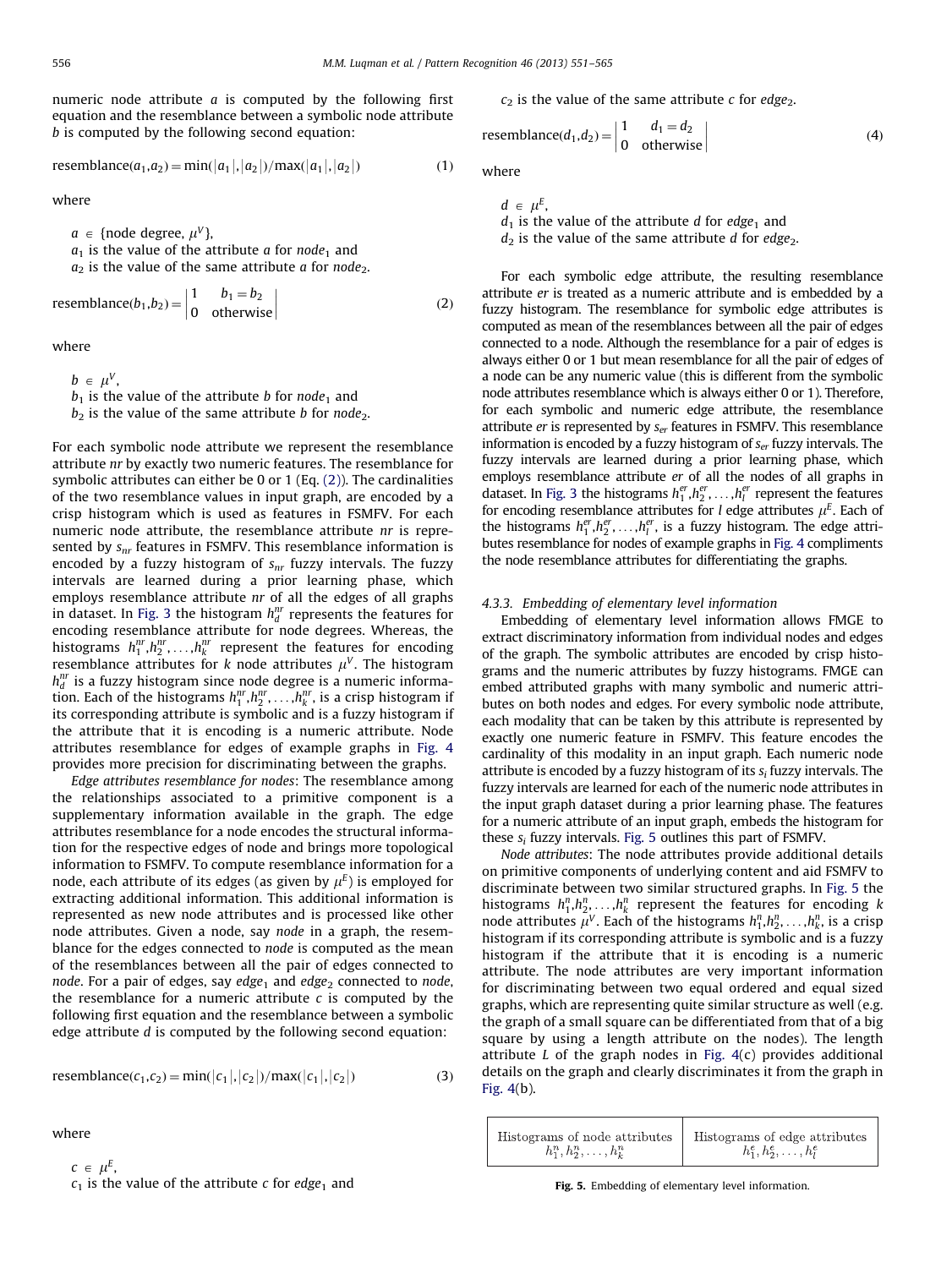<span id="page-6-0"></span>Edge attributes: The edge attributes provide supplementary details on the relationships between the primitive components of the underlying content and aid FSMFV to discriminate between two similar structured graphs. In [Fig. 5](#page-5-0) the histograms  $h_1^e, h_2^e$ ,  $\ldots$ , $h_l^e$  represent the features for encoding l edge attributes  $\mu^E$ . Each of the histograms  $h_1^e, h_2^e, \ldots, h_l^e$  is a crisp histogram if its corresponding attribute is symbolic and is a fuzzy histogram if the attribute that it is encoding is a numeric attribute. The edge attributes are very important information for discriminating between two equal ordered and equal sized graphs, which are representing quite similar structure as well (e.g. the graph of a square can be differentiated from that of a rhombus by using angle attribute on the edges). The relative length RL and angle A attribute of the graph edges in [Fig. 4](#page-4-0)(b) provide additional details on the graph and clearly discriminates it from the graph in [Fig. 4\(](#page-4-0)a).

## 5. Framework of fuzzy multilevel graph embedding (FMGE)

In FMGE framework, the mapping of input collection of graphs to appropriate points in a suitable vector space  $\mathbb{R}^n$  is achieved in two phases i.e. the off-line unsupervised learning phase and the on-line graph embedding phase. The unsupervised learning phase learns a set of fuzzy intervals for features linked to distribution analysis of the input graphs i.e. features for node degree, numeric node and edge attributes and the corresponding resemblance attributes. We refer each of them as an attribute i. For symbolic node and edge attributes and the corresponding resemblance attributes, the unsupervised learning phase employs the modalities taken by this attribute and treat them as crisp intervals. The graph embedding phase employs these intervals for computing different bins of the respective fuzzy or crisp histograms.

### 5.1. Unsupervised learning phase

The off-line unsupervised learning phase of FMGE is outlined in Fig. 6. It learns a set of fuzzy intervals for encoding numeric information and crisp intervals for encoding symbolic information in graphs.

#### 5.1.1. Input

The input to unsupervised learning phase of FMGE is the collection of *m* attributed graphs, given by  $\{AG_1, AG_2, \ldots, AG_e, \ldots, AG_m\}$ . Where the eth graph is denoted by  $AG_e = (V_e, E_e, \mu^{V_e}, \mu^{E_e})$ . A second input to this phase is for each feature the desired number of fuzzy intervals. This is referred by  $s_i$  for an attribute *i*.

#### 5.1.2. Output

As output the unsupervised learning phase of FMGE produces  $s_i$  fuzzy overlapping trapezoidal intervals for an attribute *i* in input graphs (example in [Fig. 8\)](#page-7-0).

## 5.1.3. Description

The main steps for learning of fuzzy intervals for an attribute  $i$  are outlined in Fig. 7. The first step is the computation of crisp intervals from the list of values of attribute  $i$  for all the graphs in input collection of graphs. This is straightforward and is achieved by any standard data discretization technique. A survey of popular discretization techniques is presented by Liu et al. [\[31\].](#page-14-0) We propose to use equally spaced bins for obtaining an initial set of crisp intervals, as they avoid over-fitting and offers FMGE a better generalization capability to unseen graphs during graph embedding phase. [Algorithm 5.1](#page-8-0) outlines the pseudo-code for computing an initial set of crisp intervals for an attribute i. It uses a pseudo-call 'GetEqualSpacBin' for getting an initial set of equally spaced bins. This pseudo-call refers to an appropriate data discretization function (available in underlying implementation platform). The initial set of equally spaced bins are used to construct a data structure, which stores the crisp intervals. This data structure is employed for computing  $s_i$  fuzzy intervals for attribute i. After computing the initial set of crisp intervals, in next step, these crisp intervals are arranged in an overlapping fashion to get fuzzy overlapping intervals. Normally trapezoidal, triangular and Gaussian arrangements are popular choices for fuzzy membership functions [\[30\]](#page-14-0). We propose to use the trapezoidal membership function, which is the generally used fuzzy membership function. It allows a range of instances to lie under full membership and assigns partial membership to the boundary instances. [Fig. 8](#page-7-0) outlines a trapezoidal interval defined over crisp intervals. A trapezoidal interval is defined by four points; as is given by points a,b,c,d in [Fig. 8](#page-7-0). It is very important to highlight here that the first fuzzy overlapping trapezoidal interval covers all values till  $-\infty$  and the last fuzzy overlapping trapezoidal interval is limited by  $\infty$ . This makes sure that during the graph embedding phase every attribute instance falls under the range of fuzzy overlapping trapezoidal intervals and it further strengthens the generalization abilities of the method to unseen graphs. A fuzzy interval defined in trapezoidal fashion assigns a membership weight of 1 (full membership) between points  $b$  and  $c$ . The membership weight gradually approaches 0 as we move from  $b$  to  $a$  and from  $c$  to  $d$ . This trapezoidal behavior allows to assign full membership, partial membership and no membership to attribute instances. This is important to highlight here that the total membership assigned to an instance is always exactly equal to 1 i.e. either one full membership or two partial memberships are assigned to each attribute instance.

[Algorithm 5.2](#page-8-0) outlines the pseudo-code for computing fuzzy overlapping trapezoidal intervals from an initial set of crisp intervals for an attribute  $i$  in input collection of graphs. It first computes the initial set of crisp intervals using [Algorithm 5.1](#page-8-0) and then arranges them in an overlapping trapezoidal fashion for obtaining a set of fuzzy overlapping trapezoidal intervals for attribute  $i$ . The number of fuzzy intervals for attribute  $i$  depends upon the number of features desired for attribute i in FSMFV, and



Fig. 7. Learning fuzzy intervals for an attribute i.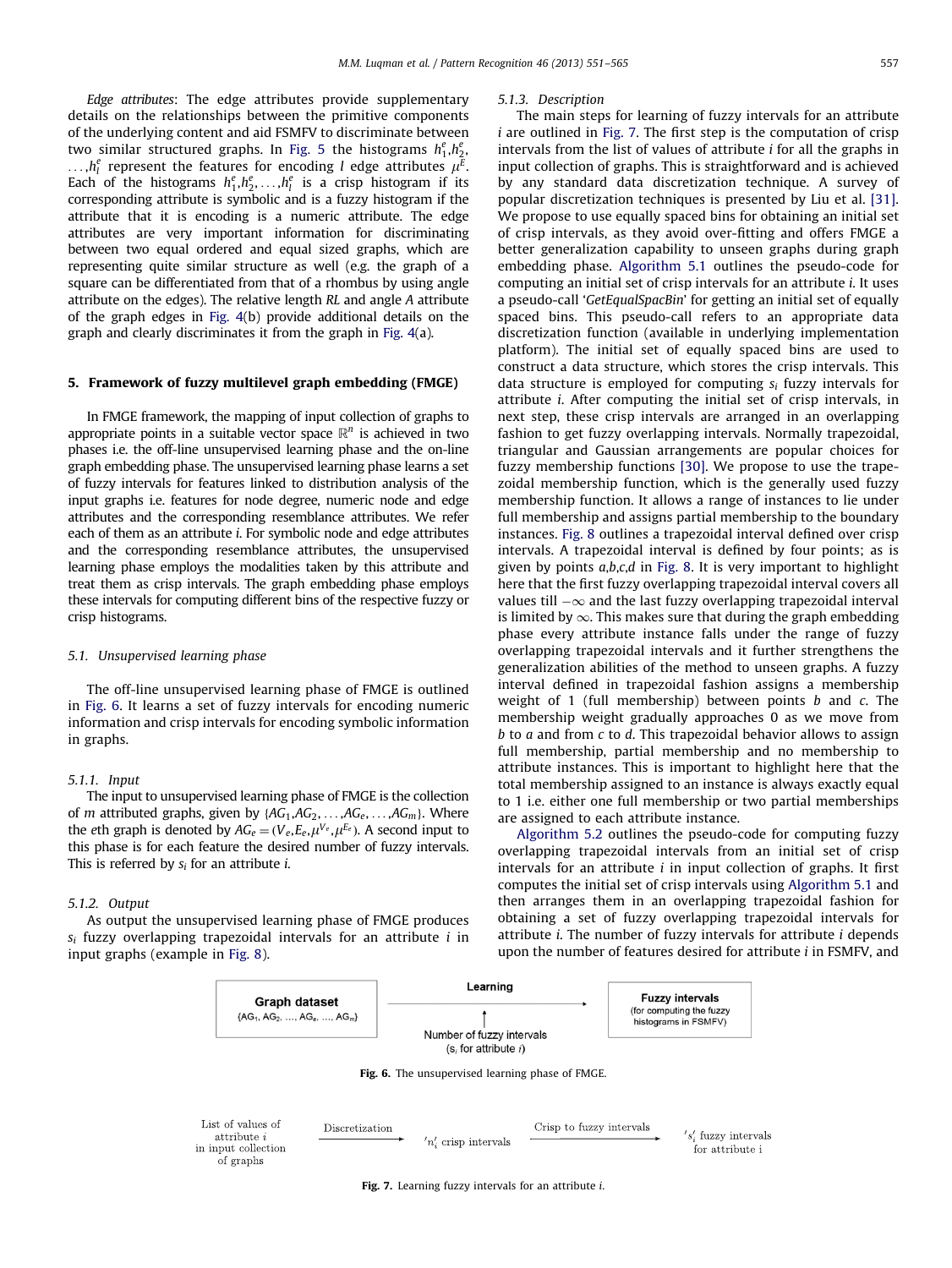<span id="page-7-0"></span>



Fig. 9. The graph embedding phase of FMGE.

is controlled by parameter  $s_i$  which can either be manually specified, automatically learned by using an equal frequency based discretization or empirically learned and optimized on validation set. The number of crisp intervals  $n_i$  for desired number of fuzzy intervals  $s_i$  is computed by Eq. (5). For the sake of continuity we have used the terms fuzzy intervals, fuzzy overlapping intervals and fuzzy overlapping trapezoidal intervals interchangeably

$$
n_i = 2 \times s_i - 1 \tag{5}
$$

#### 5.2. Graph embedding phase

The graph embedding phase of FMGE is outlined in Fig. 9. It employs the crisp intervals and fuzzy intervals (from unsupervised learning phase) to compute respective histograms for embedding an input attributed graph into a feature vector. This achieves the mapping of the input graph to appropriate points in a suitable vector space  $\mathbb{R}^n$ .

#### 5.2.1. Input

The input to graph embedding phase of FMGE is an attributed graph AG<sub>e</sub> to be embedded, as given by  $AG_e = (V_e, E_e, \mu^{V_e}, \mu^{E_e})$ . A second input to this phase is the  $s_i$  fuzzy overlapping trapezoidal intervals for the attribute  $i$  (from learning phase).

#### 5.2.2. Output

The graph embedding phase of FMGE produces a feature vector  $FSMFV_e$  for input graph  $AG_e$ . The length of this feature vector is uniform for all graphs in an input collection and is given by the following equation:

Length of FSMFV = 
$$
2 + \sum s_i + \sum c_i
$$
 (6)

where

- 2 refers to the features for graph order and graph size,
- $\overline{P}$   $\sum s_i$  refers to the sum of number of bins in fuzzy interval encoded histograms for numeric information in graph (i.e. attribute i),
- $\sum c_i$  refers to the sum of number of bins in crisp interval encoded histograms for symbolic information in graph.

#### 5.2.3. Description

The values of attribute  $i$  in input graph  $AG_e$  are fuzzified by employing its  $s_i$  fuzzy intervals (learned during unsupervised learning phase) and trapezoidal membership function. Mathematically, the membership function  $\alpha$  defined over a trapezoidal interval x is given by Eq.  $(7)$ . In Eq.  $(7)$ , x refers to an instance of attribute  $i$  to be fuzzified and  $a,b,c,d$  refers to the limits of a trapezoidal fuzzy interval for attribute i. Function  $\alpha(x)$  computes the degree of membership of an instance x with the trapezoidal interval defined by  $a,b,c,d$ . The possible memberships can be  $a$  full membership if  $x$  is between  $b$  and  $c$ ,  $a$ partial membership if x is between  $a$  and  $b$  or is between  $c$  and  $d$ , or it can be a no membership if  $x$  is outside the interval  $a,b,c,d$ . We represent the fuzzy histogram of attribute *i* as  $h_i^{num}$ , which actually refers to the fuzzy histogram for node degrees ( $h^d$  in [Fig. 3](#page-4-0)), the fuzzy histograms for numeric node attributes resemblance  $(h_d^{nr}$  and  $h_1^{nr}, h_2^{nr}, \ldots, h_k^{nr}$  in [Fig. 3](#page-4-0)), the fuzzy histograms for numeric and symbolic edge attributes resemblance  $(h_1^{er}, h_2^{er}, \ldots, h_l^{er}$  in [Fig. 3](#page-4-0)), the fuzzy histograms for numeric node attributes  $(h_1^n, h_2^n, \ldots, h_k^n$  in [Fig. 5\)](#page-5-0) and the fuzzy histograms for numeric edge attributes  $(h_1^e, h_2^e, \ldots, h_l^e$  in [Fig. 5](#page-5-0)). The fuzzy histogram of an attribute i represents the embedding of attribute *i* for input graph  $AG_e$ . For an input graph  $AG_e$ , the fuzzy histogram  $h_i^{num}$  for attribute *i* is constructed by first computing the degree-of-memberships of all instances of attribute *i* in  $AG_e$  for the  $s_i$  fuzzy intervals. And then summing the memberships for each of the  $s_i$  fuzzy interval:

$$
\alpha(x) = \begin{vmatrix}\n(x-a)/(b-a) & a \le x < b \\
1 & b \le x \le c \\
(x-d)/(c-d) & c < x \le d \\
0 & \text{otherwise}\n\end{vmatrix}
$$
\n(7)

Each symbolic attribute *j* in input graph  $AG_k$  is encoded by a histogram of all its possible modalities (or labels). This histogram encodes the number of instances for each possible label of the symbolic attribute. We call this histogram as a crisp histogram (in-contrary to fuzzy histogram for numeric attributes). We call a crisp histogram for a symbolic attribute  $j$  as  $h_j^{sym}$ , which actually referrers to the crisp histograms for symbolic node attributes resemblance  $(h_1^{nr}, h_2^{nr}, \ldots, h_k^{nr}$  in [Fig. 3](#page-4-0)), the crisp histograms for symbolic node attributes  $(h_1^n, h_2^n, \ldots, h_k^n$  in [Fig. 5](#page-5-0)) and the crisp histograms for symbolic edge attributes  $(h_1^e, h_2^e, \ldots, h_l^e)$  in [Fig. 5\)](#page-5-0).

After constructing the fuzzy interval encoded histograms for each numeric attribute *i* and crisp histogram for each symbolic attribute *j*, the FSMFV<sub>e</sub> for input graph  $AG_e$  is constructed from the value of graph order, the value of graph size and fuzzy interval encoded histograms  $h_i^{num}$  of its node degree, numeric node and edge attributes appended by the crisp histograms  $h_j^{sym}$  for symbolic node and edge attributes. This gives an embedding of the input graph  $AG_e$ into a feature vector FSMFV<sub>e</sub>. The histogram illustration of the graph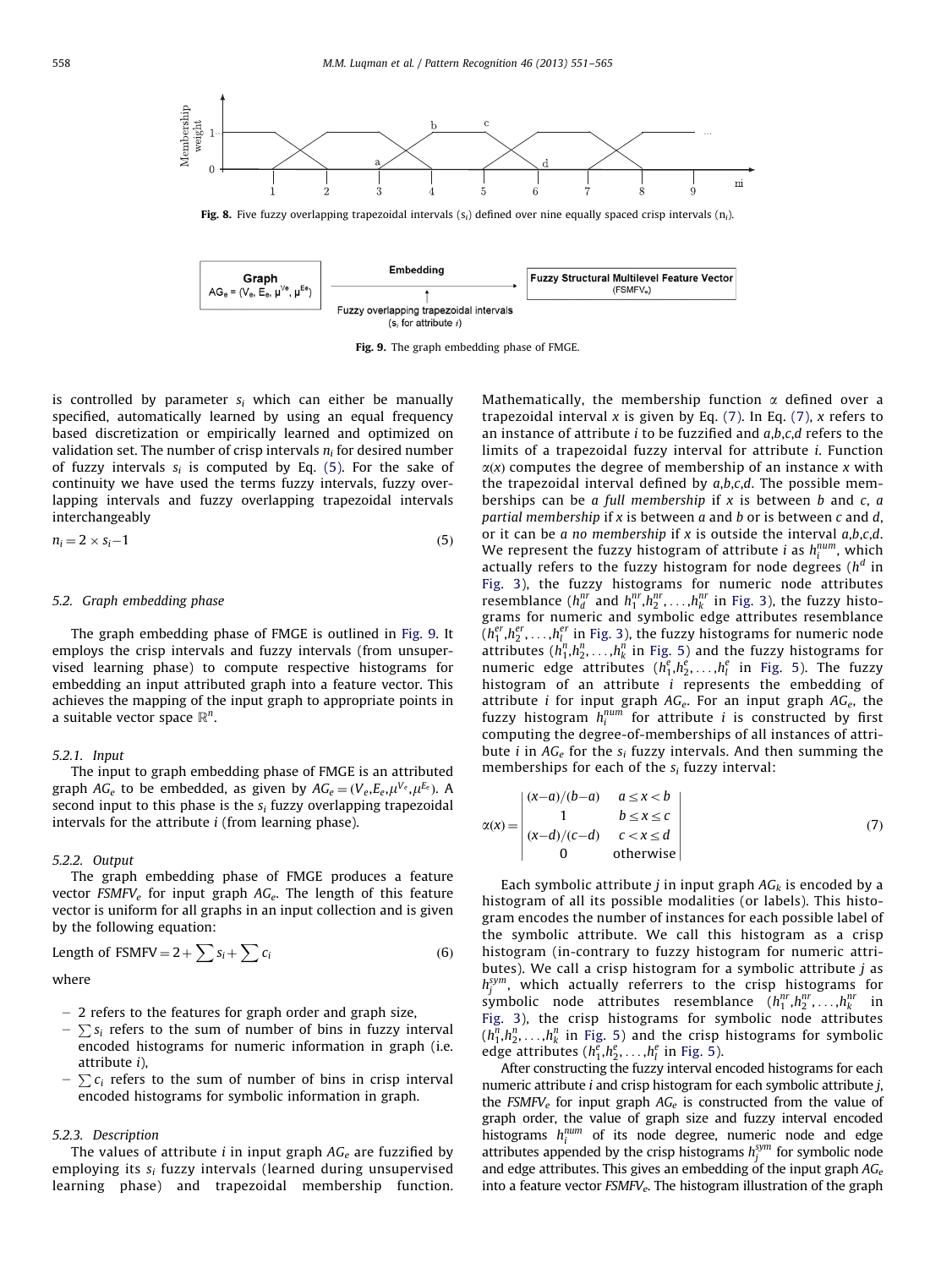<span id="page-8-0"></span>embedding phase and the resulting feature vectors for the example graphs are given in [Fig. 4.](#page-4-0) Two fuzzy trapezoidal intervals are used for embedding node degree  $([-\infty,-\infty,1,2]$  and  $[1,2,\infty,\infty]$ ) whereas three fuzzy trapezoidal intervals are used for node attribute 'L' and edge attribute 'RL'  $([-\infty,-\infty,0.5,1], [0.5, 1, 1.5, 2]$  and  $[1.5,2,\infty,\infty])$ and three fuzzy intervals are used for embedding numeric resemblance attributes  $([- \infty, -\infty, 0.25, 0.5], [0.25, 0.5, 0.75, 1.0],$ [0.75,1.0, $\infty$ , $\infty$ ]). Two fuzzy intervals are used for embedding resemblance attribute for 'Angle'  $([-\infty,-\infty,0,1.0], [0,1.0,\infty,\infty])$ . The symbolic edge attribute 'Angle' has two possible labels. Thus, in total the FSMFV for these graphs is comprised of 23 features (1 for graph order, 1 for graph size, 2 for node degree, 3 for node attribute 'L', 3 for resemblance on edge attribute 'RL', 2 for resemblance on edge attribute 'Angle', 3 for edge attribute 'RL', 2 for edge attribute 'Angle', 3 for resemblance on 'L', 3 for resemblance on 'nodeDegree').

# **Algorithm 5.1.** GETINITCRISPINTERVAL (listvaluesAttribute<sub>i</sub>,  $n_i$ ).

comment: Computes equally spaced crisp intervals. comment: Requires: List of values of an attribute i comment: Requires: Number of crisp intervals for attribute i  $(n_i \geq 2)$ 

```
comment: Returns: 'n_i' crisp intervals for attribute i
equallySpacedBins \leftarrow GETEQUALPACBIN(listvaluesAttribute<sub>i</sub>, n_i)
crispIntervals \leftarrow empty
st \leftarrow -\inftyen \leftarrow equallySpacedBins[1]
i\leftarrow 1repeat
   crispIntervals[j].start\leftarrowst
   crispIntervals[j].end\leftarrowen
   st \leftarrow enen \leftarrow equallySpacedBins[j + 1]
\begin{cases} en \leftarrow eq \\ j \leftarrow j+1 \end{cases}\epsilon\Big\}until j > n_ireturn (crispIntervals)
```
**Algorithm 5.2.** GETFUZZYOVLAPTRAPZINTERVAL (listvaluesAttribute<sub>i</sub>,  $s_i$ ).

comment: Computes fuzzy intervals for an attribute i. comment: Requires: List of values of an attribute *i* comment: Requires: Number of fuzzy intervals for attribute i  $(s_i \geq 2)$ **comment:** Returns: ' $s_i$ ' fuzzy intervals for attribute  $i$  $n_i \leftarrow 2*s_i-1$  $crisplntervals \leftarrow GETINTCRISPINTERVAL}$  (listvaluesAttribute<sub>i</sub>,n<sub>i</sub>) fuzzyIntervals  $\leftarrow$  empty fuzzyIntervals[1]. $a \leftarrow -\infty$ fuzzyIntervals $[1].b \leftarrow -\infty$  $fuzzy Intervals[1].c \leftarrow crisp Intervals[1].end$  $fuzzy Intervals[1].d \leftarrow crisp Intervals[2].end$  $i\leftarrow 1$  $i$ crisp $\leftarrow$ 0 repeat  $(j \leftarrow j+1)$  $i$ crisp $\leftarrow$  $i$ crisp $+2$  $fuzzy Intervals[j].a \leftarrow fuzzy Intervals[j-1].c$  $fuzzy Intervals[j].b \leftarrow fuzzy Intervals[j-1].d$ **if** $(jcrisp+1\geq n_i)$ then  $\int fuzzy Intervals[j].c \leftarrow \infty$ fuzzyIntervals[j]. $d \leftarrow \infty$  $\int$  break fuzzyIntervals[j]. $c \leftarrow$  crispIntervals[jcrisp + 1].end fuzzyIntervals[j].d  $\leftarrow$  crispIntervals[jcrisp + 2].end |<br>|<br>|<br>|<br>|<br>|<br>| >>>>>>>>>>>>>>>>>>>:

# until  $j \geq s_i$ return (fuzzyIntervals)

# 6. Experimentations

The experimentation has been performed to confirm that FMGE and the subsequent classification and clustering in real valued vector space are not only applicable to different graph classification and clustering problems, but also that in certain cases it outperform the classical techniques for the latter. We have employed various standard datasets from the fields of graphics recognition, object recognition and document image analysis for addressing the problems of recognition of graphic primitives, object classification and query by example (QBE) and focused retrieval in graphic document images.

# 6.1. Graph datasets

We have employed graph datasets from IAM graph database repository [\[32\]](#page-14-0) for document image analysis and graphics recognition experimentation and GEPR graph database [\[16\]](#page-13-0) for object recognition experiments. For application of FMGE to hard problems of query by example (QBE) and focused retrieval in graphic document image repositories, we have constructed a graph repository by extracting graphs from images of architectural floor plans and electronic diagrams from SYSED image dataset [\[33\]](#page-14-0) and have made it publicly available<sup>1</sup> for academia and research purposes. [Tables 1–3](#page-9-0) summarize characteristic properties of the graph datasets.

IAM Letter, GREC, Fingerprint and Mutagenicity graphs: Letter graph dataset is comprised of graphs extracted from drawings of 15 capital letters of Roman alphabet that consists of straight lines only i.e. A, E, F, H, I, K, L, M, N, T, V, W, X, Y and Z. The line drawings are converted into graphs by representing lines by undirected edges and ending points of lines by nodes. Edges are unlabeled while each node is labeled with a two-dimensional attribute giving its position relative to a reference coordinate system. In order to test classifiers under different conditions, distortions are applied on the graphs with three different levels of strength (low, medium and high).

GREC graph dataset is composed of graphs representing 22 symbols from architectural and electronic drawings. Graphs are extracted from denoised images by tracing the lines from end to end and detecting intersections and corners. Ending points, corners, intersections and circles are represented by nodes and labeled with a two-dimensional attribute giving their position. The nodes are connected by undirected edges which are labeled as line or arc. An additional attribute specifies the angle with respect to the horizontal direction or the diameter in case of arcs. For an adequately sized set, the graphs are distorted by translations and scalings of the graphs in a certain range, and random deletions and insertions of both nodes and edges.

Fingerprints are converted into graphs by representing ending points and bifurcation points of the skeletonized regions in filtered and denoised images by nodes. Undirected edges are inserted to link nodes that are directly connected through a ridge in the skeleton. Each node is labeled with a two-dimensional attribute giving its position. Edges are attributed with an angle denoting their orientation with respect to horizontal direction.

Mutagenicity is the ability of a chemical compound to cause mutations in DNA and is a property that hampers a compound to

 $^{\rm 1}$ [http://www.rfai.li.univ-tours.fr/PagesPerso/mmluqman/public/SESYD\\_](http://www.rfai.li.univ-tours.fr/PagesPerso/mmluqman/public/SESYD_graphs.zip) [graphs.zip](http://www.rfai.li.univ-tours.fr/PagesPerso/mmluqman/public/SESYD_graphs.zip)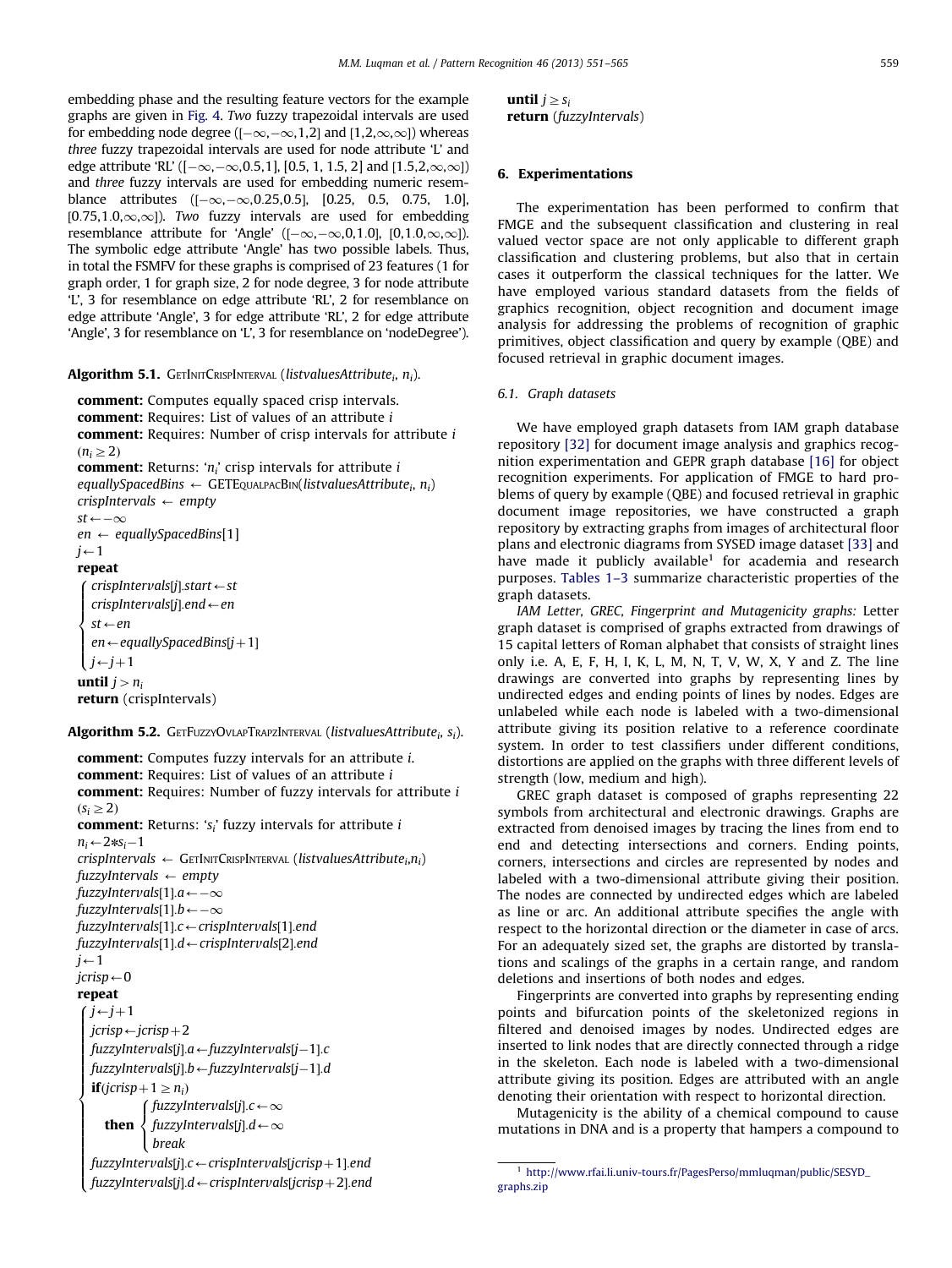<span id="page-9-0"></span>become a marketable drug [\[34\].](#page-14-0) The molecules are converted into attributed graphs in a straightforward manner by representing atoms as nodes and the covalent bonds as edges. Nodes are labeled with the number of the corresponding chemical symbol and edges by the valence of the linkage.

GEPR graphs: The GEPR graph database consists of graphs extracted from three large publicly available image databases, i.e. the Amsterdam Library of Object Images (ALOI), the Columbia Object Image Library (COIL) and the Object Databank by Carnegie-Mellon University (ODBK). The images are smoothed using a Gaussian filter, they are segmented using a Pyramidal segmentation algorithm and a

#### Table 1

|  |  |  |  |  |  |  |  |  |  |  |  | lAM graph database. Number of attributes is given as a pair "numeric; symbolic". |  |  |  |  |
|--|--|--|--|--|--|--|--|--|--|--|--|----------------------------------------------------------------------------------|--|--|--|--|
|--|--|--|--|--|--|--|--|--|--|--|--|----------------------------------------------------------------------------------|--|--|--|--|

| <b>Dataset</b> | <b>Size</b> |                  |         | Classes Avg   |      |                | Max |     |        | <b>Attributes</b> |
|----------------|-------------|------------------|---------|---------------|------|----------------|-----|-----|--------|-------------------|
|                |             | Train Valid Test |         |               | V    | E <sup>1</sup> | V   | E   | V      | E                 |
| Letter LOW     | 750         | 750              | 750 15  |               | 4.7  | 3.1            | 8   |     | 62:0   | 0:0               |
| Letter MED     | 750         | 750              | 750     | - 15          | 4.7  | 3.2            | 9   | 7   | 2:0    | 0:0               |
| Letter HIGH    | 750         | 750              | 750     | - 15          | 4.7  | 4.5            | 9   |     | 92:0   | 0:0               |
| GREC           | 836         | 836              | 1628 22 |               |      | 11.5 12.2      | 25  | 30  | 2:1    | 1:1               |
| Fingerprint    | 500         | 300              | 2000    | 4             | 5.4  | 4.4            | 26  |     | 25 2:0 | 1:0               |
| Mutagenicity   | 500         | 500              | 1500    | $\mathcal{P}$ | 30.3 | 30.8           | 417 | 112 | 0:1    | 1:0               |

| Table 2                                                                       |  |  |  |
|-------------------------------------------------------------------------------|--|--|--|
| GEPR graph database (number of attributes given as pair "numeric; symbolic"). |  |  |  |

| <b>Dataset</b>                     | <b>Size</b>          | <b>Classes</b>  | Avg                     |                         | Max               |                  | <b>Attributes</b> |                   |
|------------------------------------|----------------------|-----------------|-------------------------|-------------------------|-------------------|------------------|-------------------|-------------------|
|                                    |                      |                 | IV.                     | E                       | V                 | $E^{\dagger}$    | V                 | E                 |
| <b>ALOI</b><br>COIL<br><b>ODBK</b> | 1800<br>1800<br>1248 | 25<br>25<br>104 | 18.37<br>34.88<br>56.91 | 17.25<br>32.33<br>54.37 | 134<br>100<br>528 | 156<br>92<br>519 | 2:0<br>2:0<br>2:0 | 0:0<br>0:0<br>0:0 |

#### Table 3

Table 2

SESYD graph dataset details.

|                           | Image              |      | Attributed graph |                |
|---------------------------|--------------------|------|------------------|----------------|
| Electronic diagrams       | <b>Backgrounds</b> | 8    | Avg. order       | 212            |
|                           | Models             | 21   | Avg. size        | 363            |
|                           | Symbols            | 9600 | Node attribs.    | 4              |
|                           |                    |      | Edge attribs.    | $\overline{2}$ |
|                           | Documents          | 800  | Graphs           | 800            |
|                           | Queries            | 1000 | Graphs           | 1000           |
| Architectural floor plans | Backgrounds        | 2    | Avg. order       | 359            |
|                           | Models             | 16   | Avg. size        | 733            |
|                           | Symbols            | 4216 | Node attribs.    | $\overline{4}$ |
|                           |                    |      | Edge attribs.    | $\overline{2}$ |
|                           | Documents          | 200  | Graphs           | 200            |
|                           | Oueries            | 1000 | Graphs           | 1000           |

#### Table 4

Validating the construction of Fuzzy Structural Multilevel Feature Vector of FMGE.

Region Adjacency Graph (RAG) is constructed. The nodes of graph have the relative size and average color components of the corresponding regions as attributes and the edges are unlabeled [\[16\].](#page-13-0)

SESYD graphs: The SESYD image dataset contains synthetically generated and degraded line drawing document images of architectural floor plans and electronic diagrams [\[33\]](#page-14-0). The query images simulate contextual noise which occurs in cropped regions of graphic document images. The images are represented by attributed graphs by using the work of Qureshi et al. [\[35\]](#page-14-0). The topological and geometric details about structure of graphic content are extracted and are represented by an attributed relational graph (ARG). In first step, the graphic content is vectorized and is represented by a set of primitives. In next step, these primitives become nodes and topological relations between them become arcs in ARG. As attributes nodes have relative-length (normalized between 0 and 1), primitive-type (Vector for filled regions of shape and Quadrilateral for thin regions) and a twodimensional position attribute; whereas arcs of the graph have connection-type (one of L, X, T, P, S) and relative-angle (normalized between  $0^{\circ}$  and  $90^{\circ}$ ) as attributes.

#### 6.2. Graph classification

The graph classification experimentation has been performed on IAM Letter, GREC, Fingerprint and Mutagenicity graphs (details in Table 1). The initial crisp intervals for graph classification experimentation are obtained by employing an equal spaced discretization technique. This permits FMGE to ignore the shape of distribution of an attribute *i* for learning  $s_i$  fuzzy intervals for it. The shape of this distribution is not important and keeping FMGE independent of it allows to learn on a set of graphs and to generalize to unseen graphs in diverse test sets.

Table 4 presents classification rates with an insight in the FSMFV construction process, for different datasets in IAM graph database. The classification rates have been obtained by employing a 1-NN classifier. We have used equal spaced discretization technique and three intervals for embedding each numeric attribute in graph. Also, average resemblance of the couple of edges is used for defining edge attributes resemblance for nodes. The results in Table 4 show that for all datasets the structural and elementary level features obtain better classification rates than graph level features. This is partly because of the fact that the number of features for each of these categories is more than the number of graph level features, and partly because of the fact that structure and attribute details in a graph provide critically important discriminatory information about the graph. The feature vector construction validation experimentation clearly shows that FMGE gets most of its discriminatory power from structural and elementary features.

The graph classification experimentation was repeated for 2–30 intervals for each attribute  $i$  in graph and the number of intervals maximizing the classification rate on validation set were used for evaluating the performance on test set. The length of

| <b>Dataset</b> | Recognition rate [1-NN classifier] |                                  |                                  |                                            |  |  |  |  |
|----------------|------------------------------------|----------------------------------|----------------------------------|--------------------------------------------|--|--|--|--|
|                | <b>Graph level features</b>        | <b>Structural level features</b> | <b>Elementary level features</b> | $Graph + Structural + Elementary features$ |  |  |  |  |
| Letter LOW     | 27.3                               | 92.5                             | 81.3                             | 94.1                                       |  |  |  |  |
| Letter MED     | 22.4                               | 63.6                             | 48.7                             | 73.6                                       |  |  |  |  |
| Letter HIGH    | 21.1                               | 46.1                             | 47.3                             | 56.8                                       |  |  |  |  |
| GREC           | 52.5                               | 93.9                             | 96.6                             | 97.3                                       |  |  |  |  |
| Fingerprint    | 47.6                               | 64.5                             | 75.9                             | 73.7                                       |  |  |  |  |
| Mutagenicity   | 58.4                               | 65.8                             | 68.5                             | 68.5                                       |  |  |  |  |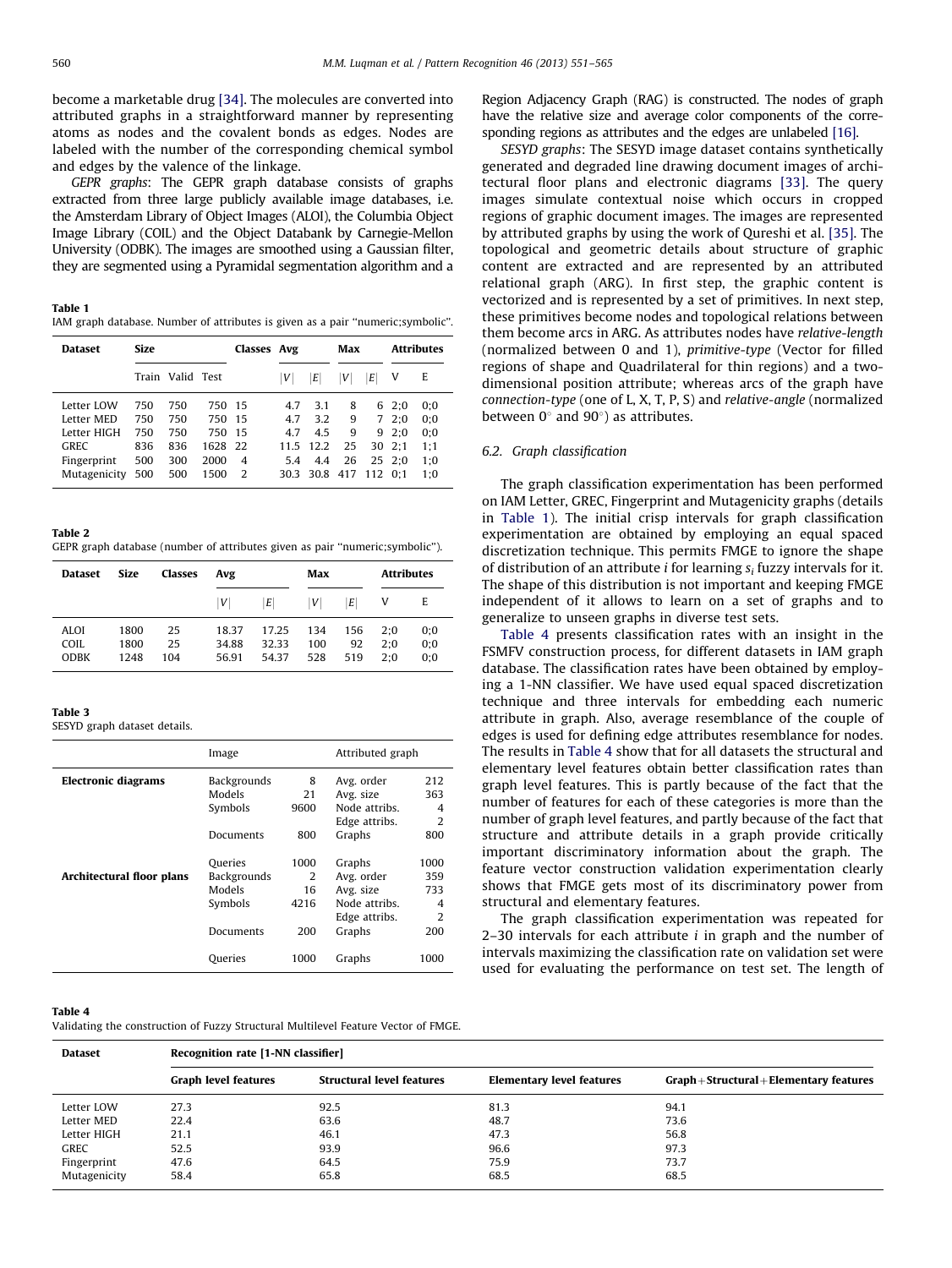|--|--|

Experimental results for graph classification on IAM graph database repository.

| <b>Dataset</b> | Graph edit distance based<br>ref. system $[k-NN]$ classifier | Dissimilarity based embed.<br>Bunke et al. [4] [SVM classifier] | <b>FMGE</b><br>resemblance:AVG<br>[k-NN classifier] | <b>FMGE</b><br>resemblance:STD<br>[k-NN classifier] | <b>FMGE</b><br>rresemblance:AVG<br>[SVM classifier] | <b>FMGE</b><br>resemblance:STD<br>[SVM classifier] |
|----------------|--------------------------------------------------------------|-----------------------------------------------------------------|-----------------------------------------------------|-----------------------------------------------------|-----------------------------------------------------|----------------------------------------------------|
| Letter LOW     | 99.3                                                         | 99.3                                                            | 97.1                                                | 97.1                                                | 98.2                                                | 98.2                                               |
| Letter MED     | 94.4                                                         | 94.9                                                            | 75.7                                                | 75.7                                                | 83.1                                                | 83.1                                               |
| Letter HIGH    | 89.1                                                         | 92.9                                                            | 66.5                                                | 66.5                                                | 70.0                                                | 70.0                                               |
| <b>GREC</b>    | 82.2                                                         | 92.4                                                            | 97.5                                                | 97.5                                                | 99.4                                                | 99.4                                               |
| Fingerprint    | 79.1                                                         |                                                                 | 79.9                                                | 79.7                                                | 87.6                                                | 87.1                                               |
| Mutagenicity   | 66.9                                                         |                                                                 | 69.1                                                | 68.2                                                | 76.5                                                | 76.5                                               |

obtained feature vectors varied from 50 to 150. Table 5 presents the classification results for IAM graphs and compares them with a reference system and the best state-of-the-art results from dissimilarity based graph embedding technique of Bunke et al. [\[4\]](#page-13-0). We employed a nearest neighbor classifier with Euclidean distance for comparing the graph classification results of FMGE with reference system. We optimized the parameter k (over 1 to 5 nearest neighbors) along-with the number of intervals, on validation set for every dataset. For evaluating the performance on test set we used the parameter values which maximized the classification rate on validation set. Our choice of the nearest neighbor classifier (k-NN) with Euclidean distance, is motivated from the reference system on IAM graphs. The reference system employs a graph edit distance based nearest neighbor classifier, because of the fact that there is a lack of general classification algorithms that can be applied to graphs. One of the few classifiers directly applicable to arbitrary graphs is the k-nearest-neighbor classifier (k-NN). Given a labeled set of training graphs, an unknown graph is assigned to the class that occurs most frequently among the k nearest graphs (in terms of edit distance) from the training set. The decision boundary of this classifier is a piecewise linear function which makes it very flexible. Contrary to our choice of nearest neighbor classifier, Ref. [\[4\]](#page-13-0) has employed an SVM classifier. To compare our results with [\[4\]](#page-13-0) we replicated their classifier configuration for our experimentation. We employed an SVM classifier with RBFkernel. The SVM parameters were optimized on validation set for every dataset and the values maximizing the classification rate on validation set were used for evaluating the performance on test set. Experimental results are presented for two setups of FMGE. This refers to the way in which edge attributes resemblance is computed for nodes. Columns 3 and 5 show the classification results, when the average resemblance (AVG) of the couple of edges is used for defining edge attributes resemblance for nodes. Columns 4 and 6 show the classification results, when the standard deviation of the resemblance (STD) of the couple of edges is used for defining edge attributes resemblance for nodes. Both setups give the same classification rates except for fingerprint and mutagenicity graphs. This illustrates that for IAM graphs the resemblance between the couple of edges for the nodes remains stable in both setups.

IAM graphs are comprised of graphs with only two numeric node attributes. These attributes give  $(x, y)$  position of the corresponding primitive in underlying image. Only GREC graphs have an additional symbolic attribute on nodes. GREC, Fingerprint and Mutagenicity graphs have attributes on edges. The structural and elementary level information that FMGE extracts, is directly or indirectly linked to the node and edge attributes. In our opinion, the attributes on graphs in IAM dataset are not enough for FMGE for extracting a lot of discriminatory information. However, even then the results are comparable to the best state-of-the-art results. The attributes on node and edges of GREC and Mutagenicity graphs permits FMGE to obtain the highest classification results for these graphs. For Letter LOW and Fingerprint graphs FMGE results are comparable to state-of-the-art results and reference system. For letter MED and letter HIGH graphs FMGE results are not very good because of very high level of distortions in graphs, which totally change the topology of graphs and the underlying letter becomes unrecognizable even for a human observer [\[34\].](#page-14-0) The reason that Bunke et al. [\[4\]](#page-13-0) have better results on some of the datasets is actually direct outcome of manual selection of the prototype graphs for their method. As FMGE extracts most of the information from node and edge attributes, so more information on the nodes and edges of graphs will result into extraction and eventually embedding of more discriminatory information by FMGE and the classification performance will be improved.

### 6.3. Graph clustering

The graph clustering experimentation has been performed on IAM Letter, GREC, Fingerprint and Mutagenicity graphs (details [Table 1\)](#page-9-0) and the GEPR graphs (details [Table 2](#page-9-0)). Clustering is generally performed in an unsupervised manner and normally for clustering tasks no separate learning set is available. This scenario is very well simulated by our experimentation. During a first pass on the graph dataset to be clustered FMGE learned fuzzy intervals for various numeric attributes in graphs and then during second pass on the same graph dataset it employed these fuzzy intervals for graph embedding. A more sophisticated and advanced discretization technique has been employed for obtaining the initial set of crisp intervals for graph clustering experimentation. This technique is originally proposed by [\[36\]](#page-14-0) for discretization of continuous data and is based on use of Akaike Information Criterion (AIC). It starts with an initial histogram of data and finds optimal number of bins for underlying data by iteratively merging the adjacent bins using an AIC-based cost function. This gives an optimal set of crisp intervals for underlying data which could be safely termed as equal frequency intervals. The resulting fuzzy intervals, which are calculated from the spread of the respective attribute's values, are true representative of the shape of distribution and are very interesting for FMGE.

IAM Letter, GREC, Fingerprint and Mutagenicity graphs: The graphs in training, validation and test sets of the respective graph datasets were merged to construct datasets for graph clustering experimentation. We have employed the well known and popular k-means clustering paradigm with Euclidean distance and random non-deterministic initialization for our experiments. [Fig. 10](#page-11-0) presents the Silhouette metric for analyzing the quality of clustering. The Silhouette metric [\[37\]](#page-14-0) is a standard cluster fitness validation metric. It measures the standardized difference between separation of clusters and the average spread of clusters. The average Silhouette width over all clusters is a value in the range  $[-1, 1]$  – the closer this value is to 1 the better is the cluster quality. The curves in [Fig. 10](#page-11-0) present the Silhouette metric for 2–25 clusters. As an example to understand these results, consider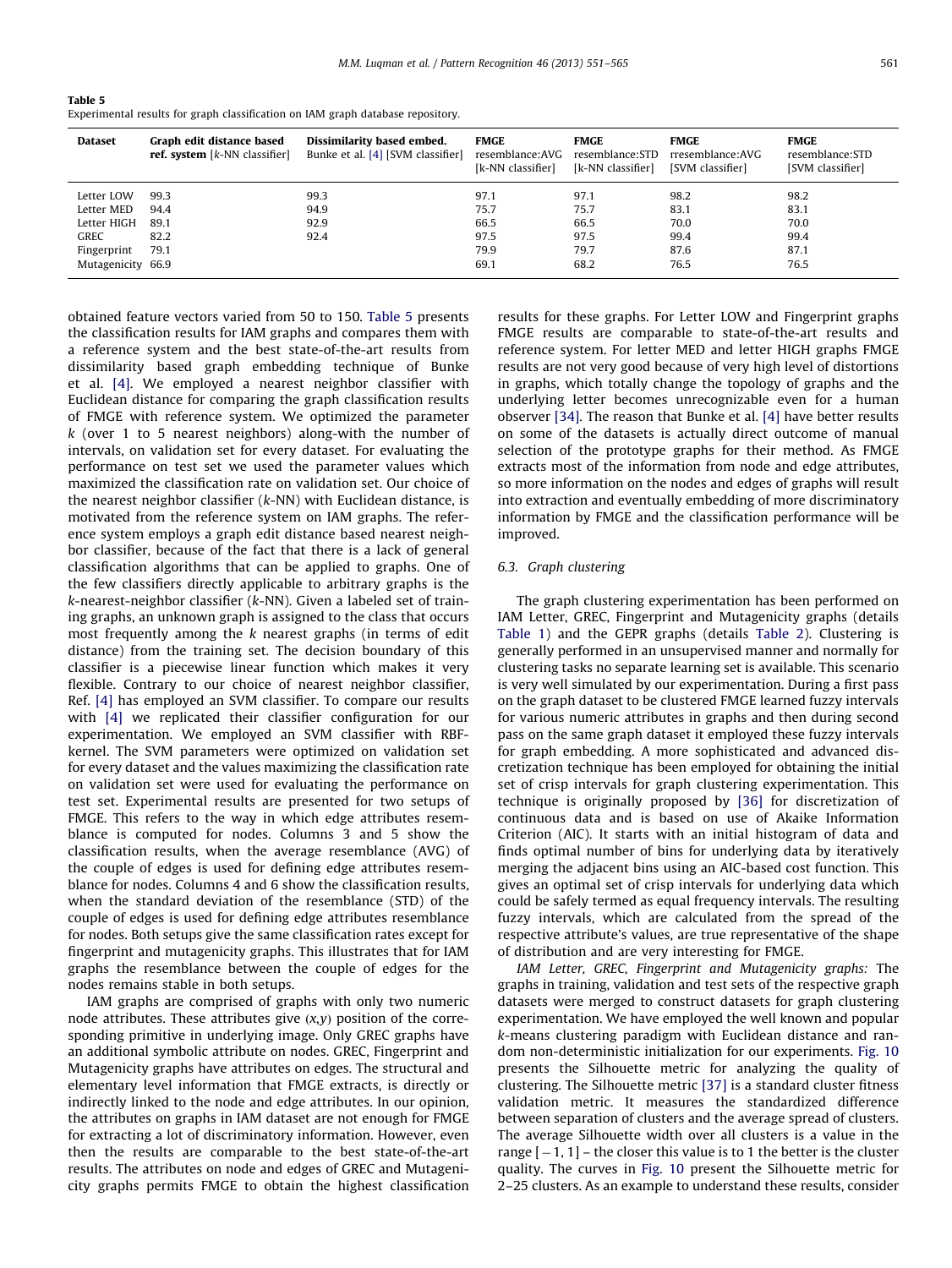<span id="page-11-0"></span>

Fig. 10. Number of clusters versus average Silhouette width for k-means clustering.

Table 6 Quality of k-means clustering in FSMFV feature space.

| Performance indexes obtained for GEPR graph |  |  |  |
|---------------------------------------------|--|--|--|
| datasets.                                   |  |  |  |
|                                             |  |  |  |

Table 7

| Dataset<br><b>FSMFV feature vector space</b><br>correctly clustered graphs (%)<br>89<br>60<br>41 | <b>Dataset</b> | Performance index |       |  |  |  |  |
|--------------------------------------------------------------------------------------------------|----------------|-------------------|-------|--|--|--|--|
| Letter LOW                                                                                       |                | ALOI              | 0.379 |  |  |  |  |
| Letter MED                                                                                       |                | COIL              | 0.377 |  |  |  |  |
| Letter HIGH                                                                                      |                | <b>ODBK</b>       | 0.355 |  |  |  |  |
| GREC                                                                                             | 82             |                   |       |  |  |  |  |
| Fingerprint                                                                                      | 57             |                   |       |  |  |  |  |
| Mutagenicity                                                                                     | 82             |                   |       |  |  |  |  |
|                                                                                                  |                |                   |       |  |  |  |  |

that the mutagenicity graphs originally have two classes [\(Table 1\)](#page-9-0) and in Fig. 10 the Silhouette metric for Mutagenicity graphs for two classes is 0.58. The obtained Silhouette metric for actual number of clusters in the datasets, is always near or superior to 0.2. The latter is a generally used threshold for compact, better separable and good structured clusters.

Together with Silhouette metric we have evaluated the quality of FMGE graph clustering by the percentage of correctly clustered graphs. Table 6 presents the results. We have used the actual number of classes in dataset [\(Table 1](#page-9-0)) as the number of clusters to be found by k-means clustering. The presented results show the quality of k-means clustering in the FSMFV feature space, which is calculated as the ratio of correctly clustered graphs to total number of graphs in dataset. For example, a 89% clustering quality for Letter LOW graphs means that 89% of the graphs are assigned to correct clusters. These results demonstrate that the proposed methodology of first embedding graphs into feature vectors and then applying a clustering technique has the significant potential to turn an impossible operation in original graph space into a realizable operation with an acceptable accuracy in resulting feature vector space. The results demonstrate graph clustering abilities of FMGE and highlight its unsupervised learning capabilities. The percentage of correctly clustered graphs for Letter LOW graphs, GREC graphs and Mutagenecity graphs is very good ( $\geq$  82%). However, for Letter MED graphs and Fingerprint graphs its not so good. The low clustering quality for letter HIGH graphs is because of lack of discreminatory attributes on nodes and edges and the fact that high level of distortions entirely changes the topology of the graph. This effects the FSMFV of the graphs in this dataset and results into too much overlap between clusters.

GEPR graphs: The graphs were embedded into feature vectors by FMGE and the scripts in GEPR graphs repository were used to evaluate the performance index of the clustering for obtained FSMFVs. These scripts employ a C index based clustering validation index to evaluate the separation between classes [\[16\]](#page-13-0). The smaller the value, the better is the separation of the classes; the index value is in the interval [0, 1] reaching 0 in the ideal case in which all the inter-class distances are smaller than all the intra-class distances [\[16\]](#page-13-0). Table 7 provides the cluster validation index for GEPR graphs. GEPR graphs have only two numeric attributes on nodes and no attributes on edges. The lack of attributes on edges and less number of attributes on nodes is the main reason for adequate clustering quality. For graphs extracted from object images a very important attribute that can be extracted from images is the relations between neighboring parts of the object. In a region adjacency graph this could be represented by the relationship between adjacent regions of the image. The addition of more attributes on nodes and edges of the graphs will enable FMGE to extract and eventually embed more information on graphs. This will result into more discriminant feature vectors and higher quality clustering.

## 6.4. Graph retrieval

The graph retrieval experimentation on SESYD graphs presents an application of FMGE to the hard problems of query by example (QBE) and focused retrieval in graphic document image repositories. The growing size of document image repositories has resulted in an increasing demand from users to have an efficient browsing mechanism for graphic content. The format of these documents restricts the use of classical keyword based indexing mechanisms and a very interesting research problem is to investigate into mechanisms of automatically indexing the content of graphic document images. The fact that graph based representations are widely used for graphic document images [\[4,7](#page-13-0)[,38,39](#page-14-0)], turns content spotting for graphic document into the problems of graph retrieval and subgraph spotting. The system outlined in this section is reproduced from our recent work in [\[40\]](#page-14-0). We achieve graph retrieval and subgraph spotting through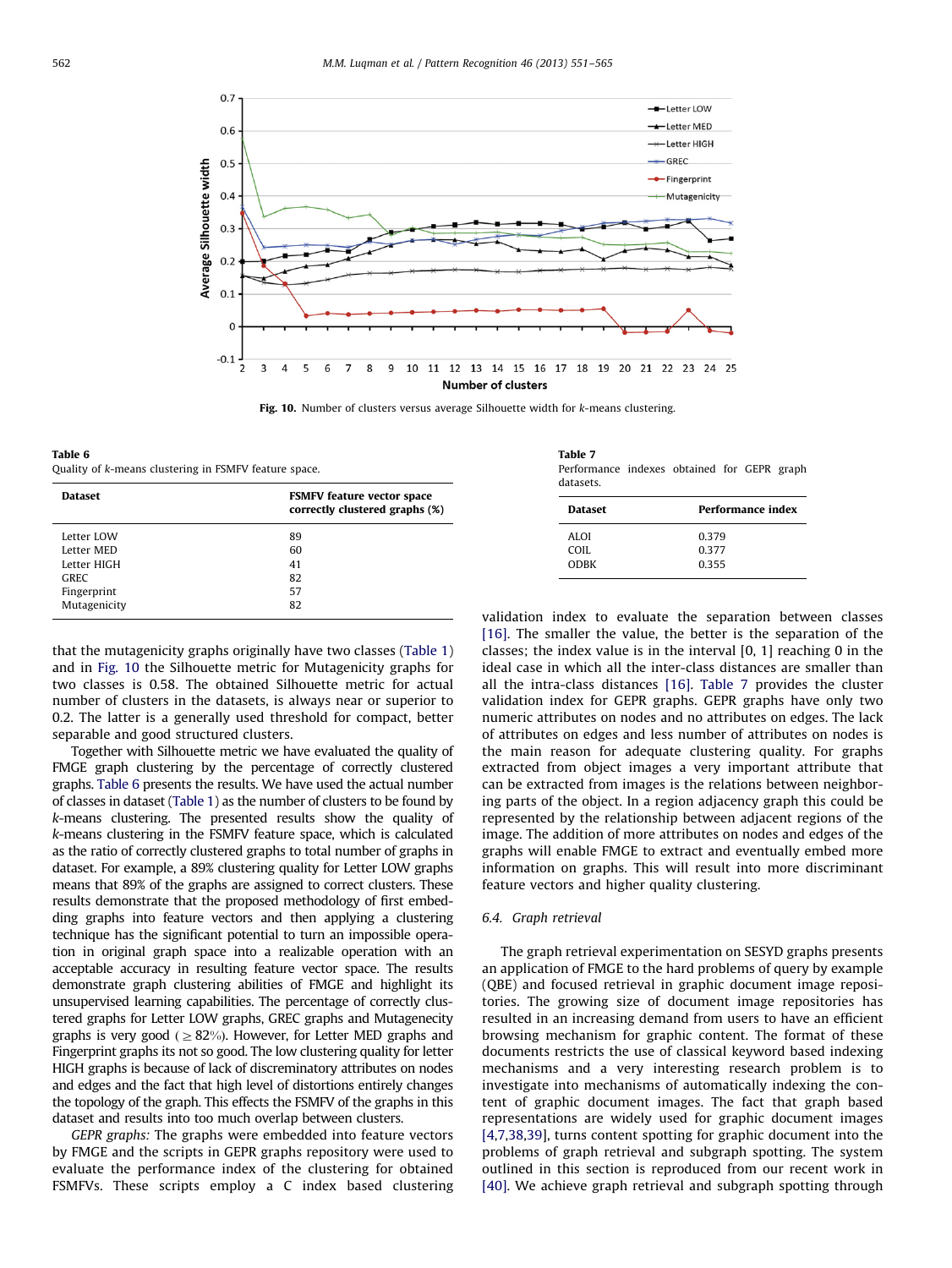<span id="page-12-0"></span>explicit graph embedding. A graph repository is automatically indexed during an off-line learning phase; where we (i) break the graphs into 2-node subgraphs (a.k.a. cliques of order 2), which are primitive building-blocks of a graph, (ii) embed the 2-node subgraphs into feature vectors by employing our recently proposed explicit graph embedding technique, (iii) cluster the feature vectors in classes by employing a classic agglomerative clustering technique, (iv) build an index for the graph repository and (v) learn a Bayesian network classifier. The subgraph spotting is achieved during the on-line querying phase; where we (i) break the query graph into 2-node subgraphs, (ii) embed them into feature vectors, (iii) employ the Bayesian network classifier for classifying the query 2-node subgraphs and (iv) retrieve the respective graphs by looking-up in the index of the graph repository. The graphs containing all query 2-node subgraphs form the set of result graphs ( $AG_{result}$ ) for the query ( $AG_{query}$ ). For spotting the query graph  $AG<sub>query</sub>$  in a result graph  $AG<sub>result</sub>$ , we employ the adjacency matrix of graph  $AG_{result}$  along with a score function. The adjacency matrix of graph  $AG_{result}$  has a value of "0" if there is no edge between " $node_1$ " and " $node_2$ " in the original graph  $AG_{result}$ , a value of "1" if there is an edge between "node<sub>1</sub>" and "node<sub>2</sub>" in the original graph  $AG_{result}$  and a value of "2" if one of the query 2-node subgraphs is classified (by Bayesian network) as belonging to the cluster of this 2-node subgraph (which compose of edge between " $node_1$ " and " $node_2$ "). The query graph  $AG<sub>query</sub>$  is finally spotted in the result graph  $AG<sub>result</sub>$ , by looking up in the neighborhood of each 2-node subgraph of  $AG_{result}$  which is in the result i.e. each " $AG_{result}(i,j) = 2$ " in the adjacency matrix of result graph AG<sub>result</sub>. We explore "o" connected neighbors of each " $AG_{result}(i,j) = 2$ ". The parameter "o" is proportional to the graph order of query graph  $AG_{query}(|V_{query}|)$ . We compute a score for each " $AG_{result}(i,j) = 2$ " using Eq. (8). The computed score of " $AG_{result}(i,j) = 2$ " also gives a confidence value for subgraph spotting of query graph  $AG<sub>query</sub>$  in result graph  $AG<sub>result</sub>$ :

$$
score = \sum_{z=0}^{2} \left( z \times \frac{|z|}{o} \right) \tag{8}
$$

where

- *z* is a value in the adjacency matrix (either 0,1 or 2),
- $\bullet$  |z| is number of times the value z occurs in neighborhood and
- o is number of connected neighbors that are looked-up.

In our experimentation, the electronic diagrams and architectural floor plans graphs [\(Table 3\)](#page-9-0), were treated independently of each other for learning and querying phases of the system. During the automatic indexation phase of graph repositories, a total of



516,714 2-node subgraphs were extracted for electronic diagrams and 305,824 2-node subgraphs for architectural floor plans. These 2-node subgraphs were clustered into 455 classes for electronic diagrams and 211 classes for architectural floor plans. The indexation of electronic diagrams graph repository took 17 h on a standard PC with 2 GB of RAM and the subgraph spotting was performed in real-time. Fig. 11 presents the precision and recall plot for the central tendency of the queries of respective attributed graph datasets. It is important to highlight here that the results in Fig. 11 shows the retrieval performance of the system. The focused retrieval performance of the system was evaluated manually for a subset of queries. The graph retrieval experimentation results clearly demonstrate that FMGE is capable of automatically indexing graph repositories and is capable of maintaining a high precision rate for sufficiently large graph repositories. The performance of the system strongly depends upon the graph extraction phase. In our case, we have used a graph extraction method, which is based on a prior vectorization phase. The employed vectorization technique approximates the circles and arcs by a set of straight lines. A small distortion in the shape of underlying content results into a change in topology of the graph and it effects the graph embedding phase of the system. Because of the latter and the fact that architectural floor plans are comprised of many symbols with arcs and circles, the system has a low performance for this dataset. However, generally (for the given datasets) the system is able to maintain a high precision value for the series of different recall values (Fig. 11). This provides a very interesting solution for the automatic indexation of graph repositories for retrieval and (specially for) browsing of content in graph representation of graphic document image repositories. Our proposed method does not rely on any domain specific details and offers a very general solution to the problem of subgraph spotting; indeed equally applicable to a wide range of application domains where the use of graph as a data structure is mandatory. The system does not impose any strict restrictions on the size of query subgraph. The fact that the system does not require any labeled training-set enables its less expensive and fast deployment to a wide range of application domains.

#### 7. Discussion

We have outlined to use two basic discretization techniques in this paper. However FMGE is fully capable of employing sophisticated state-of-the-art discretization methods. Also, our proposed framework employs trapezoidal membership function from fuzzy logic but FMGE is fully capable of utilizing any of the available membership functions from fuzzy logic. In light of domain knowledge, appropriate choices could be made for discretization technique and fuzzy membership function.

An important parameter of FMGE is the number of fuzzy intervals to be associated to each attribute. The unsupervised learning phase of FMGE learns  $s_i$  fuzzy intervals for an attribute  $i$ in input collection of graphs. The parameter  $s_i$  for attribute *i* is independent of other attributes. It is also important to highlight here that this parameter is not necessarily same for all attributes. This parameter can be learned and tested on a validation dataset, if one is available. This is demonstrated by our experimentation on graph classification. If no validation dataset is available the number of fuzzy intervals  $s_i$  has to be specified manually. A third possibility is that if the training set can be considered to be a true representative of the test set, an equal frequency discretization technique could be used for automatically finding the appropriate number of fuzzy intervals. This is demonstrated by our graph clustering experimentation. As a general rule of thumb, using Fig. 11. Precision and recall plot. three fuzzy intervals for the attributes is a safe choice. However, a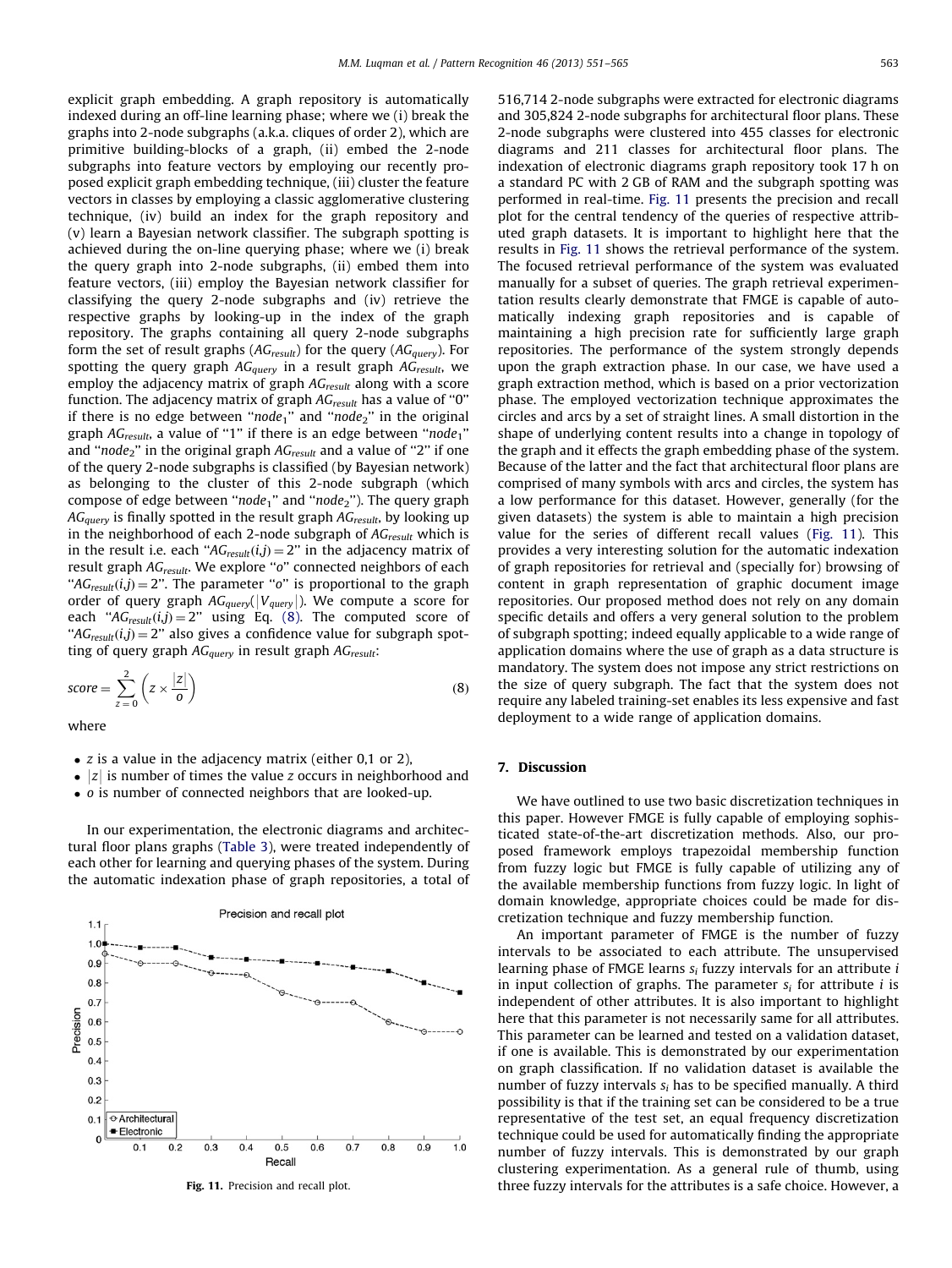<span id="page-13-0"></span>

Fig. 12. Time complexity of unsupervised learning phase of FMGE for synthetically generated graphs from IAM GREC dataset. All parameters except number of attributes are kept constant.

more intelligent choice could be made in the light of domain knowledge.

For embedding edge attributes resemblance for nodes (structural level information), we have outlined the use of a measure of central tendency (i.e. mean) and the spread of attribute's resemblance (i.e. the standard deviation) on the attribute resemblance of all couple of edges for a node.

We have used a simple non-parametric classifier for graph classification experimentation and a basic clustering technique for graph clustering experimentation for demonstration purposes. However, all sophisticated classifiers and clustering methods are fully applicable to the resulting feature vectors of FMGE.

# 7.1. Complexity

The graph embedding phase of FMGE requires only a fraction of a second and can be performed in real-time on standard PC. The unsupervised learning phase of FMGE can be computational intensive depending on the size of dataset and the graphs. However, this phase is performed off-line and has linear time complexity. This is illustrated in Fig. 12, where we present time complexity of the learning phase of FMGE.

#### 8. Conclusion and perspectives

We have presented a method of explicit graph embedding, with an aim to bridge the gap between structural and statistical approaches of pattern recognition. Our work proposes a straightforward, simple and computational efficient solution for facilitating the use of graph based powerful representations together with learning and computational strengths of state-of-the-art machine learning, classification and clustering. The proposed method exploits multilevel analysis of graph for embedding it into a feature vector. The feature vector contains graph level features (graph order and graph size), along-with structural level features (node degree, node attributes resemblance for edges and edge attributes resemblance for nodes) and elementary level features (node attributes and edge attributes). We have minimized the information loss, while mapping from continuous graph space to discrete vector space, by employing fuzzy overlapping trapezoidal intervals. These intervals are learned during an unsupervised learning phase. The intervals are employed during graph embedding phase for constructing fuzzy interval encoded histograms for structural and elementary level features. The method is linear to order and size of graphs and the number of node and edge attributes. The method could be deployed in an unsupervised fashion for graph clustering problem even if no separate learning set is available as it has built-in capability to implicitly learn from the input collection of graphs. Its unsupervised learning capabilities also allows it to generalize to unseen graphs i.e. to be deployed in a supervised fashion where it learns on a graph dataset and embeds unseen graphs. The experimental results are encouraging and demonstrate the applicability of our method to graph clustering and classification problems.

Our current research findings are encouraging and ongoing research is in progress to take this work forward for improving the quality of embedding achieved by FMGE. Important directions of future research include application of dimensionality reduction and feature selection methods to the resulting feature vectors, the detection of outliers for cleaning leaning set and exploiting graph paths and Morgan's index [\[41\]](#page-14-0) for including more information on the topology of graph.

#### Acknowledgments

This work was partially supported by the Spanish projects TIN2008-04998, TIN2009-14633-C03-03 & CSD2007-00018 and partially by the PhD grant PD-2007- 1/Overseas/FR/HEC/222 from Higher Education Commission of Pakistan.

#### References

- [1] J. De Sa, Pattern Recognition: Concepts, Methods, and Applications, Springer Verlag, 2001.
- [2] M. Friedman, A. Kandel, Introduction to Pattern Recognition, World Scientific, 1999.
- [3] H. Bunke, S. Gunter, X. Jiang, Towards bridging the gap between statistical and structural pattern recognition: two new concepts in graph matching, in: International Conference on Advances in Pattern Recognition, Springer, 2001, pp. 1–11.
- [4] H. Bunke, K. Riesen, Recent advances in graph-based pattern recognition with applications in document analysis, Pattern Recognition 44 (5) (2011) 1057–1067.
- [5] K. Riesen, H. Bunke, Graph classification based on vector space embedding, International Journal of Pattern Recognition and Artificial Intelligence 23 (6) (2009) 1053–1081.
- [6] H. Bunke, C. Irniger, M. Neuhaus, Graph matching challenges and potential solutions, in: International Conference on Image Analysis and Processing, 2005, pp. 1–10.
- [7] D. Conte, P. Foggia, C. Sansone, M. Vento, Thirty years of graph matching in pattern recognition, International Journal of Pattern Recognition and Artificial Intelligence 18 (3) (2004) 265–298.
- [8] A. Shokoufandeh, D. Macrini, S. Dickinson, K. Siddiqi, S. Zucker, Indexing hierarchical structures using graph spectra, IEEE Transactions on Pattern Analysis and Machine Intelligence 27 (7) (2005) 1125–1140.
- M. Ferrer, E. Valveny, F. Serratosa, K. Riesen, H. Bunke, Generalized median graph computation by means of graph embedding in vector spaces, Pattern Recognition 43 (4) (2010) 1642–1655.
- [10] R. Duda, P. Hart, D. Stork, Pattern Classification, vol. 2, Wiley Interscience, 2000.
- [11] V. Roth, J. Laub, M. Kawanabe, J. Buhmann, Optimal cluster preserving embedding of nonmetric proximity data, IEEE Transactions on Pattern Analysis and Machine Intelligence 25 (12) (2003) 1540–1551.
- [12] T. Chen, Q. Yang, X. Tang, Directed graph embedding, in: International Joint Conference on Artificial Intelligence, 2007, pp. 2707–2712.
- [13] E.L. Nathan Linial, Y. Rabinovich, The geometry of graphs and some of its algorithmic applications, Combinatorica 15 (2) (1995) 215–245.
- [14] B. Shaw, T. Jebara, Structure preserving embedding, in: International Conference on Machine Learning, 2009, pp. 1–8.
- [15] G. Lee, A. Madabhushi, Semi-supervised graph embedding scheme with active learning (SSGEAL): classifying high dimensional biomedical data, in: Pattern Recognition in Bioinformatics, Lecture Notes in Computer Science, vol. 6282, Springer, 2010, pp. 207–218.
- [16] P. Foggia, M. Vento, Graph embedding for pattern recognition, in: D. Ünay, Z. Cataltepe, S. Aksoy (Eds.), Recognizing Patterns in Signals, Speech, Images and Videos, Lecture Notes in Computer Science, vol. 6388, Springer, 2010, pp. 75–82.
- [17] K. Riesen, H. Bunke, Graph Classification and Clustering Based on Vector Space Embedding, World Scientific Publishing Co., Inc., 2010.
- [18] R.C. Wilson, E.R. Hancock, B. Luo, Pattern vectors from algebraic graph theory, IEEE Transactions on Pattern Analysis and Machine Intelligence 27 (7) (2005) 1112–1124.